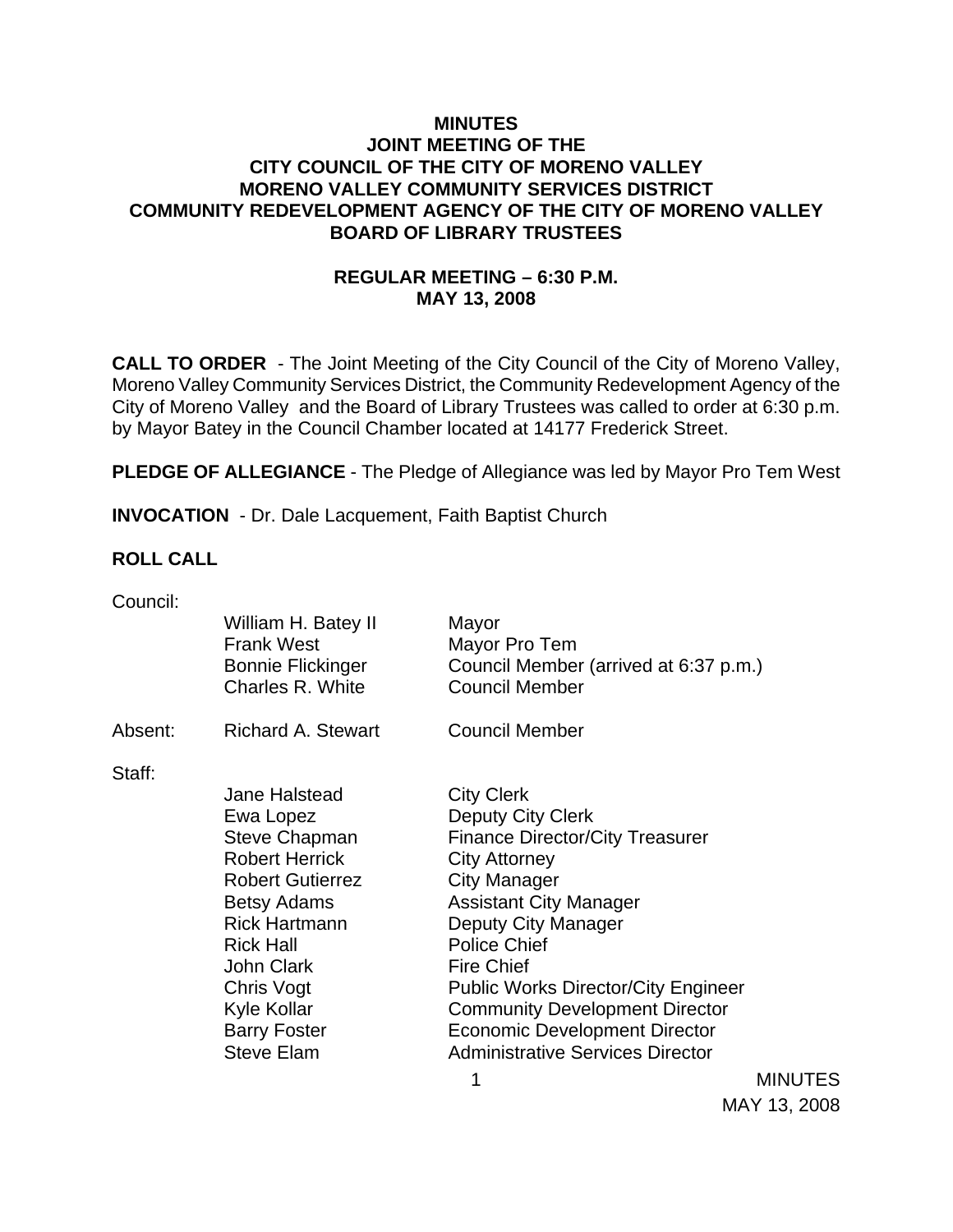| Cynthia Pirtle | Director of Library Services                   |
|----------------|------------------------------------------------|
| Mike McCarty   | <b>Parks &amp; Community Services Director</b> |

### **JOINT CONSENT CALENDARS (SECTIONS A-D) OF THE CITY COUNCIL OF THE CITY OF MORENO VALLEY, MORENO VALLEY COMMUNITY SERVICES DISTRICT, COMMUNITY REDEVELOPMENT AGENCY OF THE CITY OF MORENO VALLEY AND THE BOARD OF LIBRARY TRUSTEES**

Mayor Batey opened the agenda items for the Consent Calendars for public comments. Public comments were received from Pete Bleckert on Items A15 and A24.

### **A. CONSENT CALENDAR** - **CITY COUNCIL**

- A1. ORDINANCES FIRST READING BY TITLE ONLY Waived reading of all Ordinance Introductions and read by title only.
- A2. MINUTES REGULAR MEETING OF APRIL 22, 2008 (Report of: City Clerk's Department)

**Recommendation:** Approve as submitted.

A3. TRACT MAP 30319 – REDUCE FAITHFUL PERFORMANCE BOND AND ADOPT THE RESOLUTION AUTHORIZING ACCEPTANCE OF THE PUBLIC IMPROVEMENTS AS COMPLETE AND ACCEPTING AVENIDA CLASSICA, CALLE DE AMIGOS, AVENIDA ESPALDAR, CALLE RIO VISTA, MAGNIFICA COURT, FUENTE COURT, HACIENDA COURT, AND AVENIDA DE PLATA INTO THE CITY'S MAINTAINED STREET SYSTEM; DEVELOPER - KB HOME GREATER LOS ANGELES, INC., WILDOMAR, CA 92595 (Report of: Public Works Department)

### **Recommendation:**

1. Adopt Resolution No. 2008-44 authorizing the acceptance of the public improvements for Tract Map 30319 as complete and accepting Avenida Classica, Calle De Amigos, Avenida Espaldar, Calle Rio Vista, Magnifica Court, Fuente Court, Hacienda Court, and Avenida De Plata into the City's maintained street system; and

Resolution No. 2008-44

A Resolution of the City Council of the City of Moreno Valley, California, Authorizing the Acceptance of the Public Improvements as Complete within Tract Map 30319, and Accepting Avenida Classica, Calle De Amigos, Avenida Espaldar, Calle Rio Vista, Magnifica Court,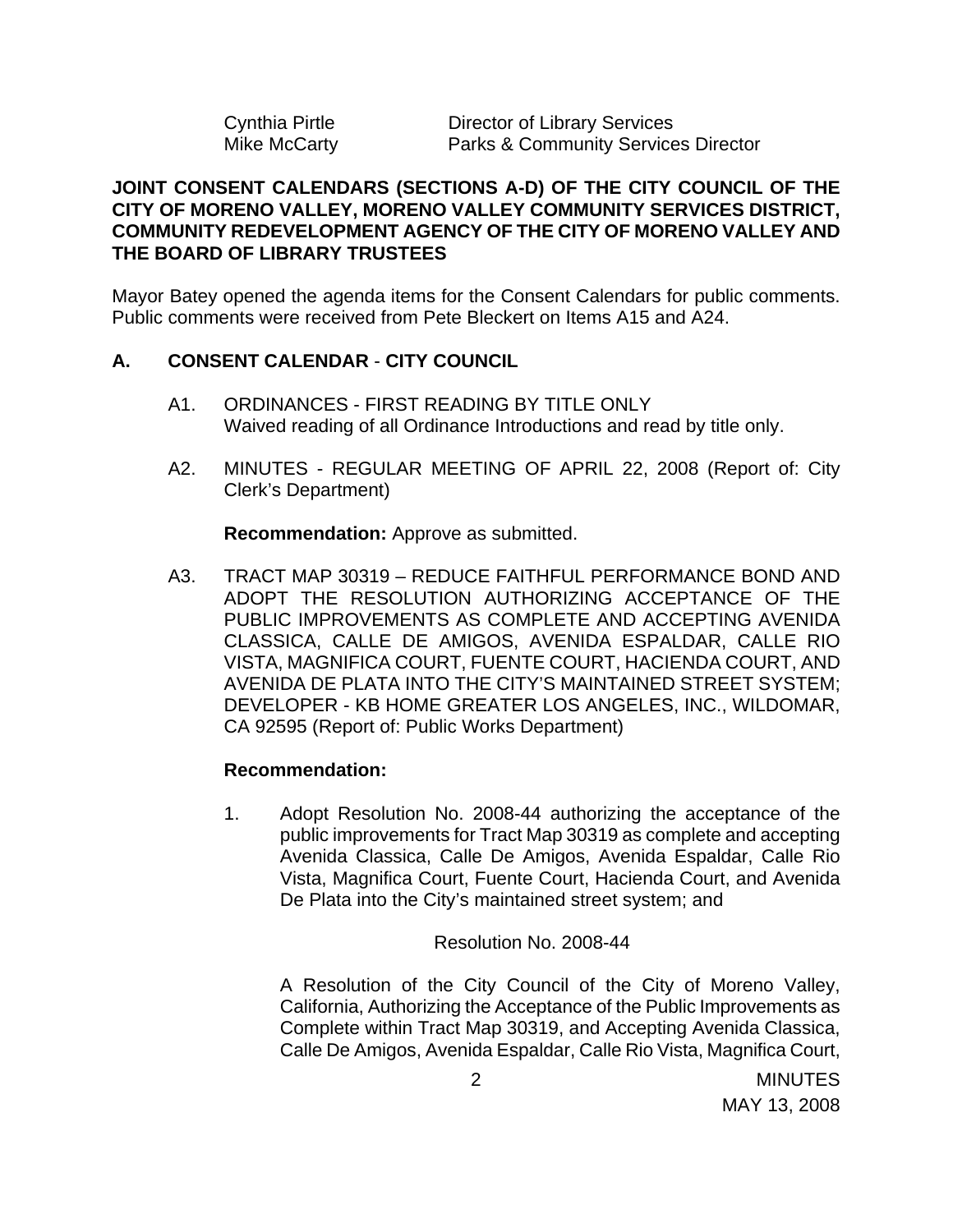Fuente Court, Hacienda Court, and Avenida De Plata into the City's Maintained Street System

- 2. Authorize the City Engineer to execute the 90% reduction to the Faithful Performance Bond, exonerate the Material and Labor Bond in 90 days if there are no stop notices or liens on file with the City Clerk, and exonerate the final 10% of the Faithful Performance Bond in one year when all clearances are received.
- A4. TRACT MAP 30320-1 REDUCE FAITHFUL PERFORMANCE BOND AND ADOPT THE RESOLUTION AUTHORIZING ACCEPTANCE OF THE PUBLIC IMPROVEMENTS AS COMPLETE AND ACCEPTING CAMINO QUINTANA, CORTE ANTIGUA, CALLE ENSENADA, AND THE PORTIONS OF CALLE DE AMIGOS, AVENIDA CLASSICA, CAMINO SONRISA, AND CAMINO ROSADA ASSOCIATED WITH THE PROJECT INTO THE CITY'S MAINTAINED STREET SYSTEM; DEVELOPER – WL HOMES LLC DBA JOHN LAING HOMES, CORONA, CA 92879 (Report of: Public Works Department)

### **Recommendation:**

1. Adopt Resolution No. 2008-45 authorizing the acceptance of the public improvements for Tract Map 30320-1 as complete and accepting Camino Quintana, Corte Antigua, Calle Ensenada, and the portions of Calle de Amigos, Avenida Classica, Camino Sonrisa, and Camino Rosada associated with the project into the City's maintained street system; and

### Resolution No. 2008-45

A Resolution of the City Council of the City of Moreno Valley, California, Authorizing the Acceptance of the Public Improvements as Complete within Tract Map 30320-1, and Accepting Camino Quintana, Corte Antigua, Calle Ensenada, and the Portions of Calle de Amigos, Avenida Classica, Camino Sonrisa, and Camino Rosada Associated with the Project into the City's Maintained Street System

- 2. Authorize the City Engineer to execute the 90% reduction to the Faithful Performance Bond, exonerate the Material and Labor Bond in 90 days if there are no stop notices or liens on file with the City Clerk, and exonerate the final 10% of the Faithful Performance Bond in one year when all clearances are received.
- A5. 2008 LEGISLATIVE UPDATE (Report of: Assistant City Manager)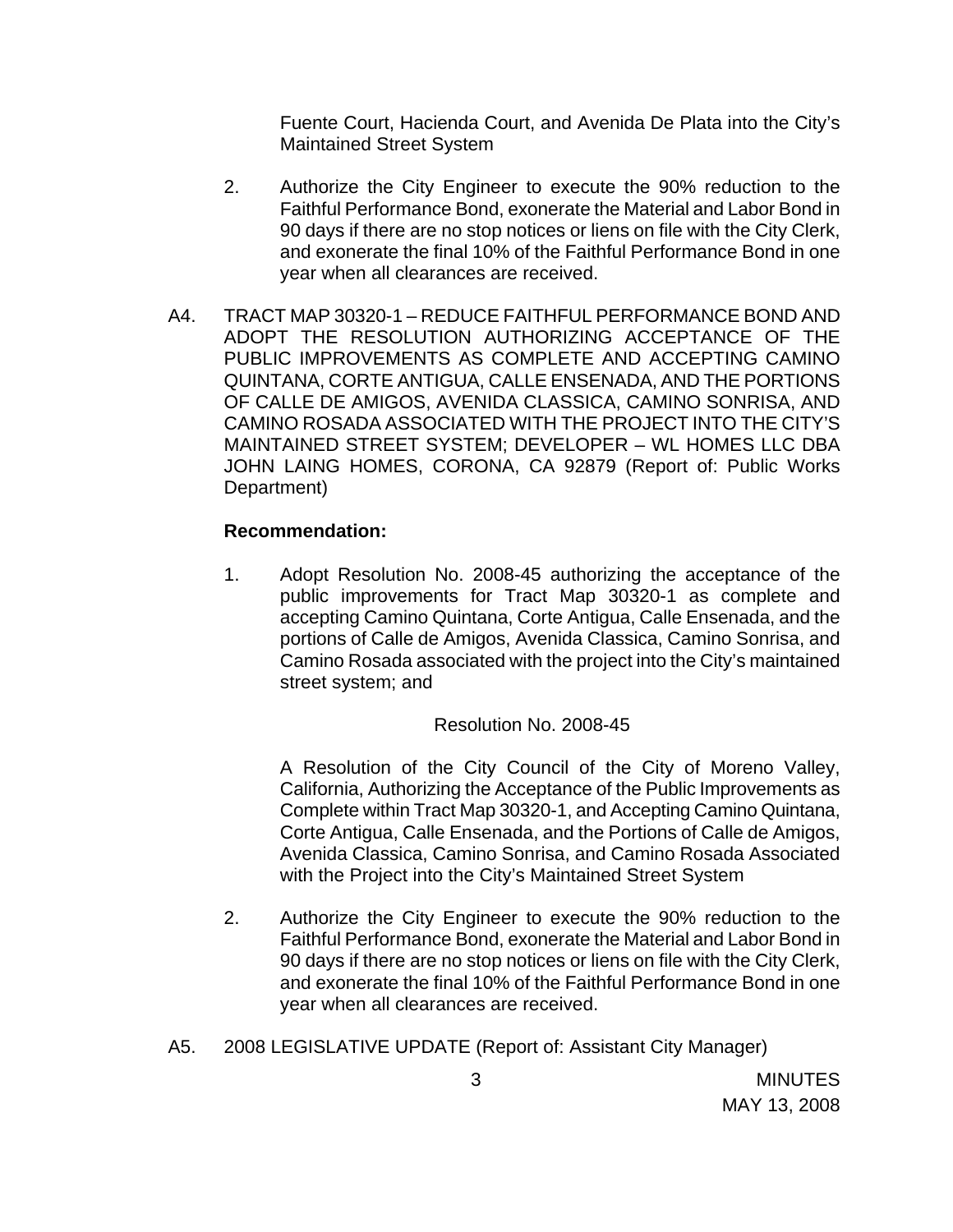**Recommendation:** Receive and file the report.

A6. PROJECT ASSISTANCE AGREEMENT FOR CITY INTERCHANGES (PUBLIC WORKS) AT SR-60/REDLANDS BOULEVARD, SR-60/THEODORE STREET, AND SR-60/GILMAN SPRINGS ROAD (Report of: Public Works Department)

#### **Recommendation:**

- 1. Approve the "Project Assistance Agreement for City Interchanges" with Highland Fairview Operating Co., 14225 Corporate Way, Moreno Valley, CA 92552, for reimbursement of City staff support and related expenses;
- 2. Authorize the City Manger to execute the "Project Assistance Agreement for City Interchanges" with Highland Fairview Operating Co.:
- 3. Authorize the Public Works Director/City Engineer to execute any subsequent amendments to the "Project Assistance Agreement for City Interchanges" subject to approval of the City Attorney;
- 4. Authorize the Finance Director to recognize deposits from Highland Fairview Operating Co. in a Revenue Trust Account (359.359.2240.26) and appropriate the initial \$50,000 to account for the cost of staff and related facility and support services (Fund 011.52913); and
- 5. Authorize the Finance Director to appropriate additional funds in the Expenditure Account (Fund 011.52913) as additional deposit monies are received from Highland Fairview Operating Co.
- A7. AUTHORIZATION TO ISSUE PURCHASE ORDER FOR CONSTRUCTION SURVEY SERVICES FOR PIGEON PASS ROAD STREET IMPROVEMENTS FROM IRONWOOD AVENUE TO NORTH CITY LIMITS - PROJECT NO. 06-41570324 (Report of: Public Works Department)

#### **Recommendation:**

1. Authorize the Finance Director to issue a Purchase Order to PSOMAS, 2110 Iowa Avenue, Suite 101, Riverside, CA 92507 in the amount of \$112,680 (\$93,900 plus 20% contingency) for construction survey services (Account No. 415.70324).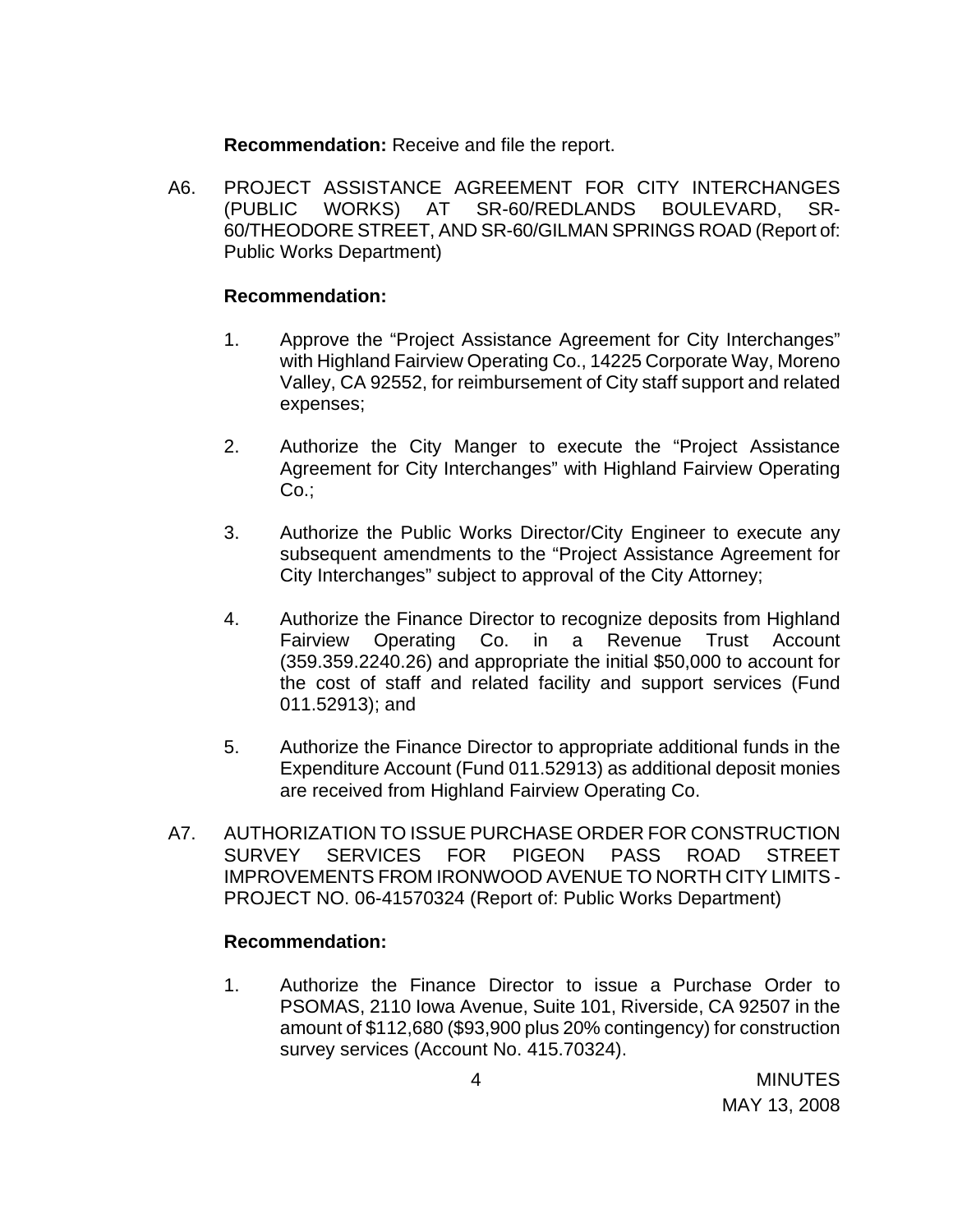A8. PARCEL MAP 35027 – APPROVE FINAL MAP, SOUTHWEST CORNER OF IRONWOOD AVENUE AND NASON STREET, DEVELOPER - DAVID LANTZ, MORENO VALLEY, CA 92555 (Report of: Public Works Department)

### **Recommendation:**

- 1. Approve Parcel Map 35027; and
- 2. Authorize the City Clerk to sign the map and transmit said map to the County Recorder's Office for recordation.
- A9. PA04-0058 REQUEST TO CONDUCT A FULL ROAD CLOSURE OF EUCALYPTUS AVENUE FROM PERRIS BOULEVARD TO APPROXIMATELY 600' EAST FOR THE CONSTRUCTION OF SUNNYMEAD MASTER DRAINAGE PLAN LINE P-6 AND CORRESPONDING STREET IMPROVEMENTS FROM MAY 19, 2008 - JULY 23, 2008, DEVELOPER: PERRIS ISLE LIMITED PARTNERSHIP, A CALIFORNIA LIMITED PARTNERSHIP, MERCED, CA 95348 (Report of: Public Works Department)

## **Recommendation:**

- 1. Authorize a full road closure of Eucalyptus Avenue from Perris Boulevard to approximately 600' east for the construction of Sunnymead Master Drainage Plan Line P-6 and corresponding street improvements from May 19, 2008 – July 23, 2008; and
- 2. Authorize the City Engineer to allow for an additional 30 day extension to the proposed road closure window if the project is delayed due to unforeseen construction issues.
- A10. 2007 ANNUAL REPORT OF THE PLANNING COMMISSION (Report of: Community Development Department)

### **Recommendation:**

- 1. Receive and file the 2007 Annual Report of the Planning Commission; and
- 2. Authorize transmittal to the California State Office of Planning and Research in accordance with the California Government Code Section 65040.5.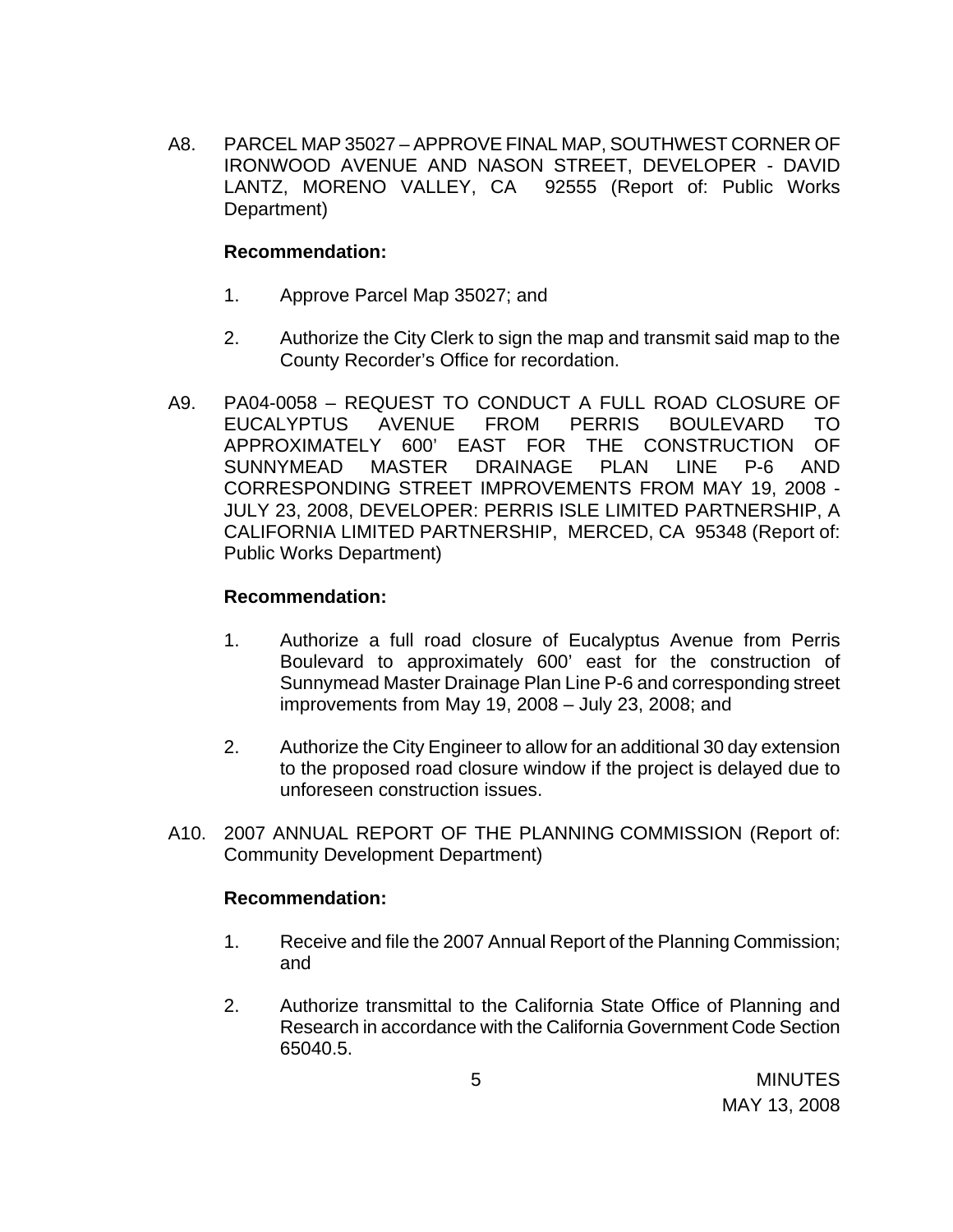A11. AGREEMENT FOR PROFESSIONAL CONSULTANT SERVICES FOR PART 1, PHASE 1 OF THE BOX SPRINGS ROAD IMPROVEMENTS PROJECT FROM 500 FEET WEST OF CLARK STREET TO DAY STREET, PROJECT NO. 10-41570027(Report of: Public Works Department)

#### **Recommendation:**

- 1. Approve the Agreement for Professional Consultant Services for Project Approval and Environmental Documentation (PA&ED), Part 1, Phase 1 only, of the Box Springs Road improvements project, from 500 feet west of Clark Street to Day Street, with AEI-CASC Engineering, Inc., 937 South Via Lata, Suite 500, Colton, California 92324;
- 2. Authorize the City Manager to execute said Agreement for Professional Consultant Services for Project Approval and Environmental Documentation (PA&ED), Part 1, Phase 1 only, of the Box Springs Road improvements project, from 500 feet west of Clark Street to Day Street, with AEI-CASC Engineering, Inc.;
- 3. Authorize the Finance Director to issue a Purchase Order to AEI-CASC Engineering, Inc. for the Box Spring Road improvements project from 500 feet west of Clark Street to Day Street in the amount of \$229,699.00 (\$191,391.00 proposal amount for Part 1, Phase 1, plus 20% contingency) when the Agreement has been signed by all parties (Account No. 415.70027); and
- 4. Authorize the Public Works Director/City Engineer to execute any subsequent Amendments to the Agreement for Professional Consultant Services with AEI-CASC Engineering, Inc., up to but not to exceed the Purchase Order contingency amount of \$38,278.00, subject to the approval of the City Attorney.
- A12. ACCEPT AND APPROVE THE TRANSPORTATION UNIFORM MITIGATION FEE (TUMF) PROGRAM AGREEMENT BETWEEN THE WESTERN RIVERSIDE COUNCIL OF GOVERNMENTS (WRCOG) AND THE CITY OF MORENO VALLEY FOR THE ALESSANDRO BOULEVARD STREET IMPROVEMENTS PROJECT, FROM THE WEST CITY LIMITS AT OLD 215 TO FREDERICK STREET, PROJECT NO. 10-41572627 (Report of: Public Works Department)

#### **Recommendation:**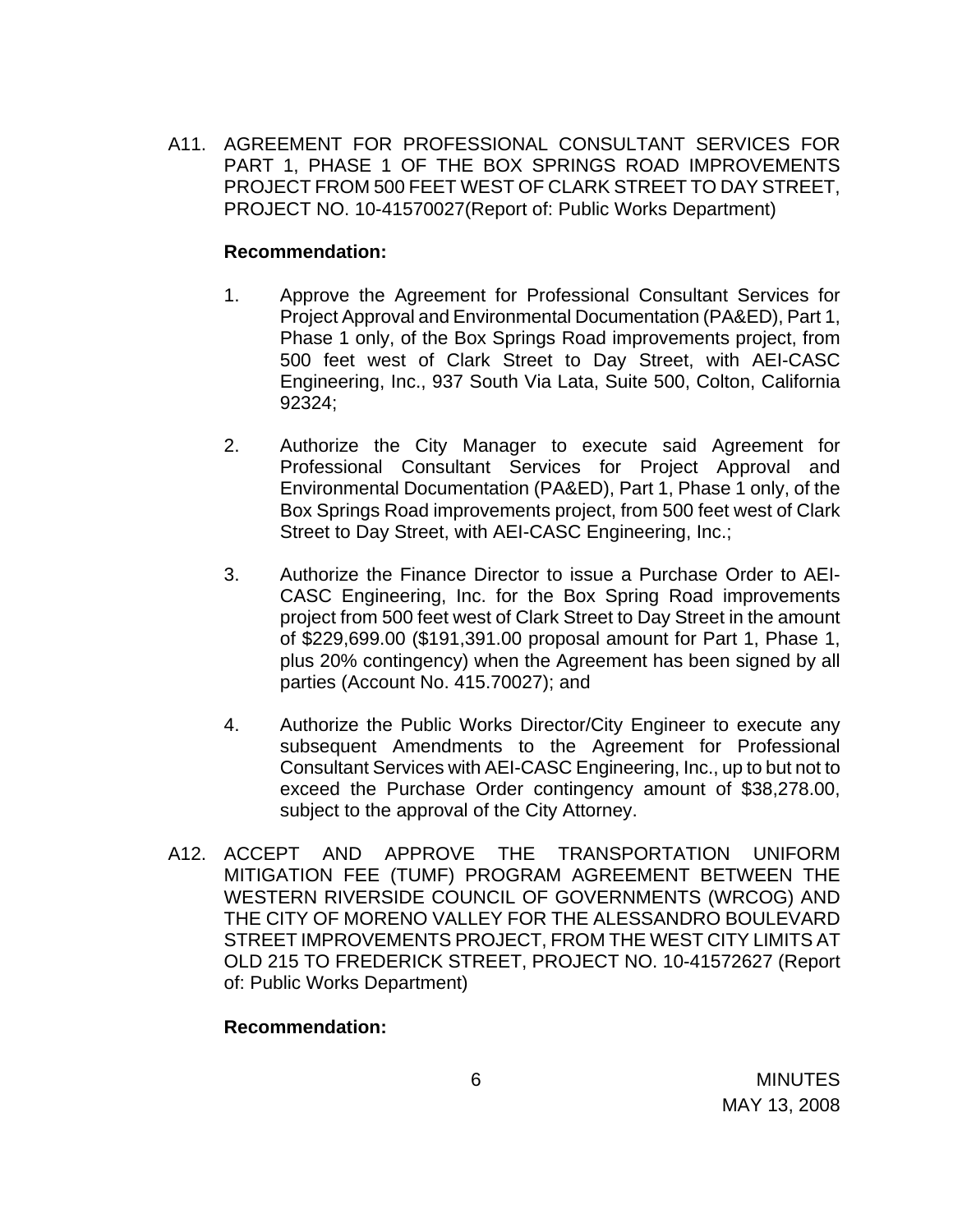- 1. Accept and approve the Transportation Uniform Mitigation Fee (TUMF) Program agreement between the Western Riverside Council of Governments (WRCOG) and the City of Moreno Valley for Project Approval and Environmental Documentation (PA&ED) services for the Alessandro Boulevard Street Improvements; and
- 2. Authorize the City Manager to execute the Transportation Uniform Mitigation Fee (TUMF) Program agreement between the Western Riverside Council of Governments (WRCOG) and the City of Moreno Valley.
- A13. WARRANT REPORT- MARCH 31, 2008 (Report of: Finance Department)

**Recommendation:** Adopt Resolution No. 2008-46, approving the Warrant Report, dated March 2008, in the total amount of \$20,515,792.16.

#### Resolution No. 2008-46

A Resolution of the City Council of the City of Moreno Valley, California, Approving the Warrant Report Dated March 31, 2008

A14. TELECOMMUNICATIONS LICENSE AGREEMENT WITH NEW CINGULAR WIRELESS, PCS, LLC, A DELAWARE LIMITED LIABILITY COMPANY (Report of: Public Works Department)

### **Recommendation:**

- 1. Authorize the Mayor to execute a Telecommunications License Agreement with New Cingular Wireless PCS, LLC, a Delaware limited liability company, for approximately 1,248 square feet of ground space on the property known as Weston Park.
- A15. APPROVE RESOLUTION AUTHORIZING THE ELECTRIC UTILITY MANAGER TO ESTABLISH GUIDELINES AND TARGETS FOR MORENO VALLEY ELECTRIC UTILITY RESOURCE ADEQUACY REQUIREMENTS (Report of: Public Works Department)

**Recommendation:** Approve Resolution No. 2008-47 which authorizes the Electric Utility Manager to establish guidelines and targets for Moreno Valley Electric Utility's compliance with the California Independent System Operator (CAISO) Tariff's Resources Adequacy Requirement applicable to electric loads that are under local jurisdiction.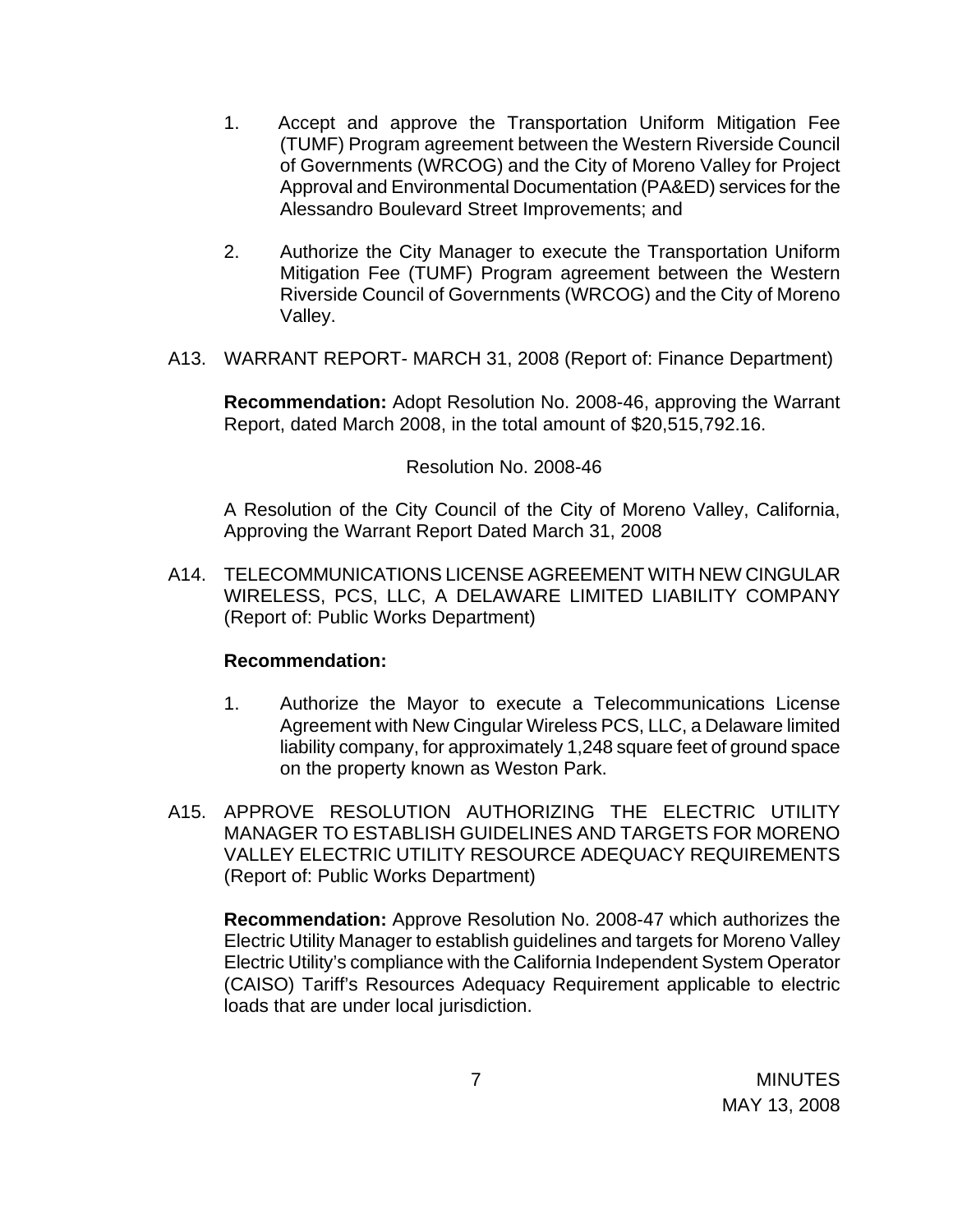#### Resolution No. 2008-47

A Resolution of the City Council of the City of Moreno Valley, California, Authorizing the Electric Utility Manager to Establish Guidelines and Targets for Moreno Valley Electric Utility (MVU) Resource Adequacy Requirements

A16. AUTHORIZATION TO AWARD THE CONSTRUCTION CONTRACT FOR INDIAN STREET AND CACTUS AVENUE INTERSECTION AND STORM DRAIN IMPROVEMENTS - PROJECT NO. 03-12567123 (Report of: Public Works Department)

#### **Recommendation:**

- 1. Award the construction contract for Indian Street and Cactus Avenue Intersection and Storm Drain Improvements to All American Asphalt, P.O. Box 2229, Corona, CA, 92878, the lowest responsible bidder;
- 2. Authorize the City Manager to execute a contract with All American Asphalt;
- 3. Authorize the issuance of a Purchase Order for All American Asphalt, in the amount of \$690,000 (the bid amount plus 10% contingency) when the contract has been signed by all parties; and
- 4. Authorize the Public Works Director/City Engineer to execute any subsequent change orders to the contract with All American Asphalt, up to, but not exceeding, the Purchase Order contingency amount of \$63,000, subject to the approval of the City Attorney.
- A17. REVISED CITY COUNCIL EMERGENCY NOTIFICATION POLICY (Report of: Assistant City Manager)

**Recommendation:** Approve the revised City Council Emergency Notification Policy.

A18. REPLACEMENT OF THE MORENO VALLEY POLICE DEPARTMENT SPECIAL ENFORCEMENT TEAM RAPID DEPLOYMENT VEHICLE (RAID VAN) (Report of: Police Department)

### **Recommendation:**

1. Approve the replacement of the raid van that was re-deployed in 2005;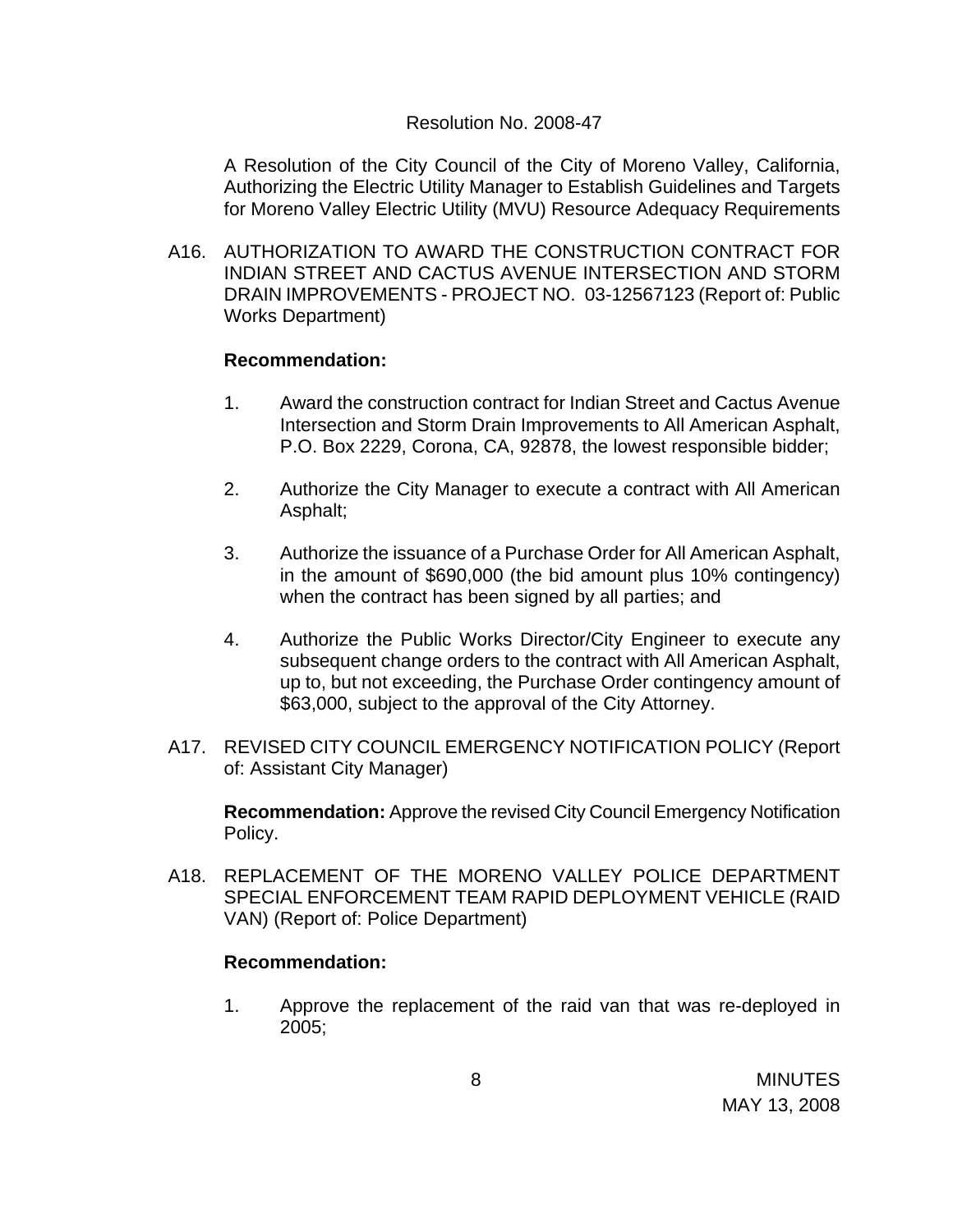- 2. Find that it is in the best interest of the City to purchase a Sprinter van from the single-source provider, Moss Bros. Dodge of San Bernardino, rather than require a competitive-purchasing process. The Sprinter van, currently available at Moss Bros. Dodge, is one of few available in the United States. Ordering and delivery of a similar van will take approximately eight months with no set price available at this time;
- 3. Approve the use of approximately \$61,058.47 of the \$71,368.98 in available asset forfeiture monies to purchase a multi-personnel raid van;
- 4. Approve the purchase of (1) Dodge Sprinter extended cargo van with 170" wheelbase and high roof, for use by the Moreno Valley Police Department special teams as a raid van from the single-source provider Moss Bros. Dodge of San Bernardino for \$52,058.47;
- 5. Award a second purchase requisition for the rear interior conversion of the van; with insulation, rear seating benches/storage and safety rails from the sole-source vendor ThunderWorks in San Diego, CA at a cost of about \$9,000.00; and
- 6. Appropriate \$61,059 in account #010.62710.6641.645 for the purchase of a multi-personnel rapid-deployment vehicle (raid van) with special equipment.
- A19. PROFESSIONAL CONSULTANT SERVICES AGREEMENT FOR SR-60/MORENO BEACH DRIVE INTERCHANGE AND NASON STREET OVERCROSSING IMPROVEMENTS, PROJECT NO. 07-41570024 (Report of: Public Works Department)

### **Recommendation:**

- 1. Authorize the "Agreement for Professional Consultant Services" with Parsons Transportation Group Inc., 1133 Fifteenth Street NW, Washington, DC 20005-2701, to provide design and construction support services for a total contract not to exceed \$3,387,611;
- 2. Authorize the City Manager to execute the "Agreement for Professional Consultant Services" with Parsons Transportation Group  $Inc.;$
- 3. Authorize the issuance of two purchase orders with Parsons Transportation Group Inc. totaling \$3,051,393 (\$2,773,994 plus 10%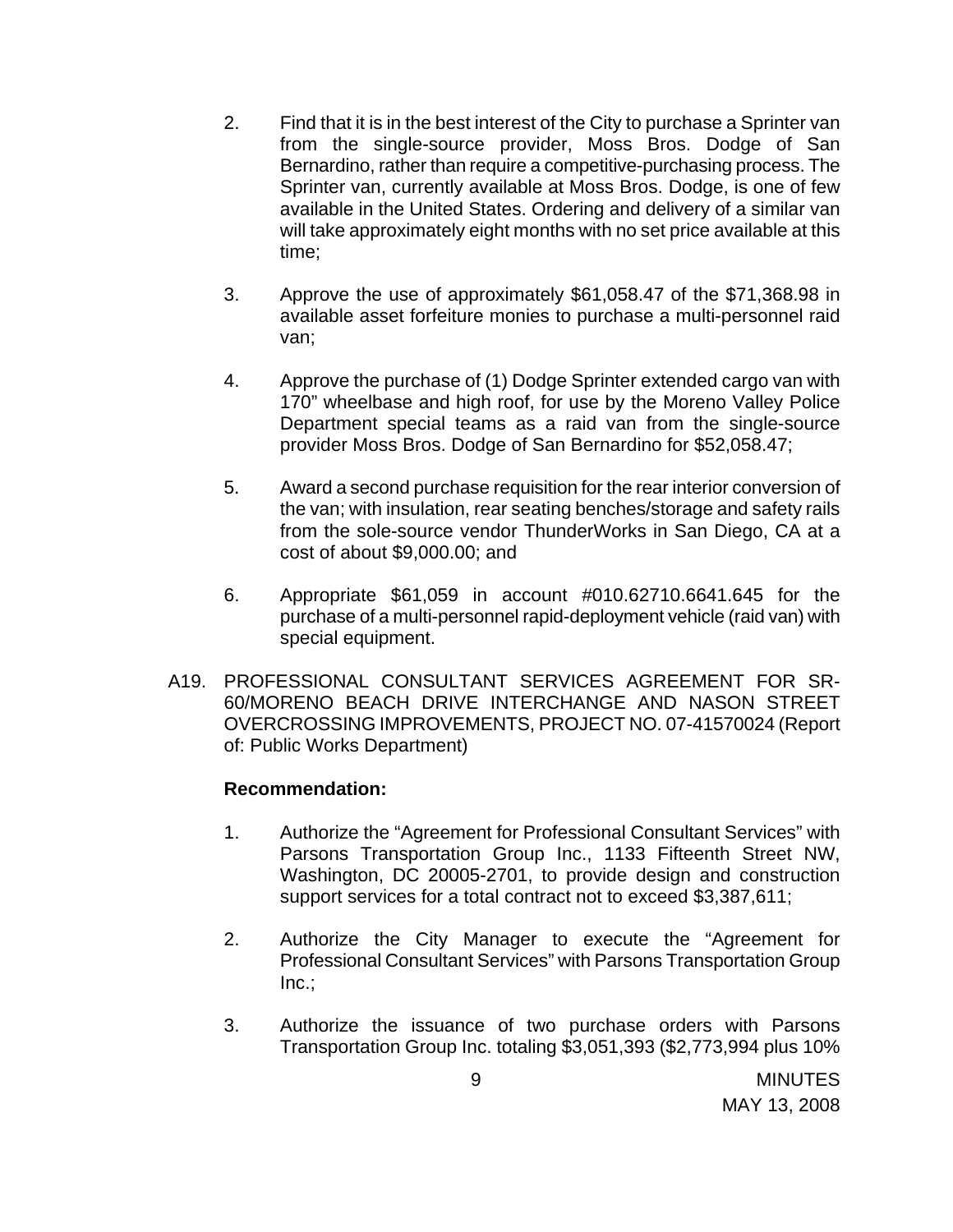contingency) to be funded from Account Nos. 415.70024 (\$2,451,393) and 415.70327 (\$600,000) when the agreement has been signed by all parties;

- 4. Authorize an increase to the purchase order with Parsons Transportation Group for \$674,979 (\$613,617 plus 10% contingency), pending City Council approval of the Fiscal Year 08/09 budget (Account 415.70327); and
- 5. Authorize the Public Works Director/City Engineer to execute any subsequent related minor amendments to the "Agreement for Professional Consultant Services" with Parsons Transportation Group Inc., up to but not to exceed the 10% contingency amount of \$338,761 subject to approval by the City Attorney.
- A20. REQUEST SUPPLEMENTAL APPROPRIATION TO COMPLETE CONSTRUCTION OF FIRE STATION #58 -- PROJECT NO. 05-43472523 (Report of: Public Works Department)

#### **Recommendation:**

- 1. Appropriate an additional \$164,000 in Account #501.82025 to complete construction of Fire Station #58 and authorize a transfer from the General Fund Capital Reserve to fund this appropriation; and
- 2. Authorize an increase to Purchase Order No. 31320 with Tovey/Schultz Construction for \$58,000 for additional costs associated with unanticipated utility installation work.
- A21. AUTHORIZE INCREASE TO PURCHASE ORDER WITH VALI COOPER & ASSOCIATES, INC. FOR FIRE STATION #58; PROJECT NO. 05-43472523 (Report of: Public Works Department)

**Recommendation:** Authorize an increase to the Purchase order with Vali Cooper & Associates, Inc. in the amount of \$17,000 for additional inspection services.

A22. APPROVE THIRD AMENDMENT TO AGREEMENT FOR PROFESSIONAL CONSULTANT SERVICES WITH STK ARCHITECTURE FOR FIRE STATION #58; PROJECT NO. 05-43472523 (Report of: Public Works Department)

#### **Recommendation:**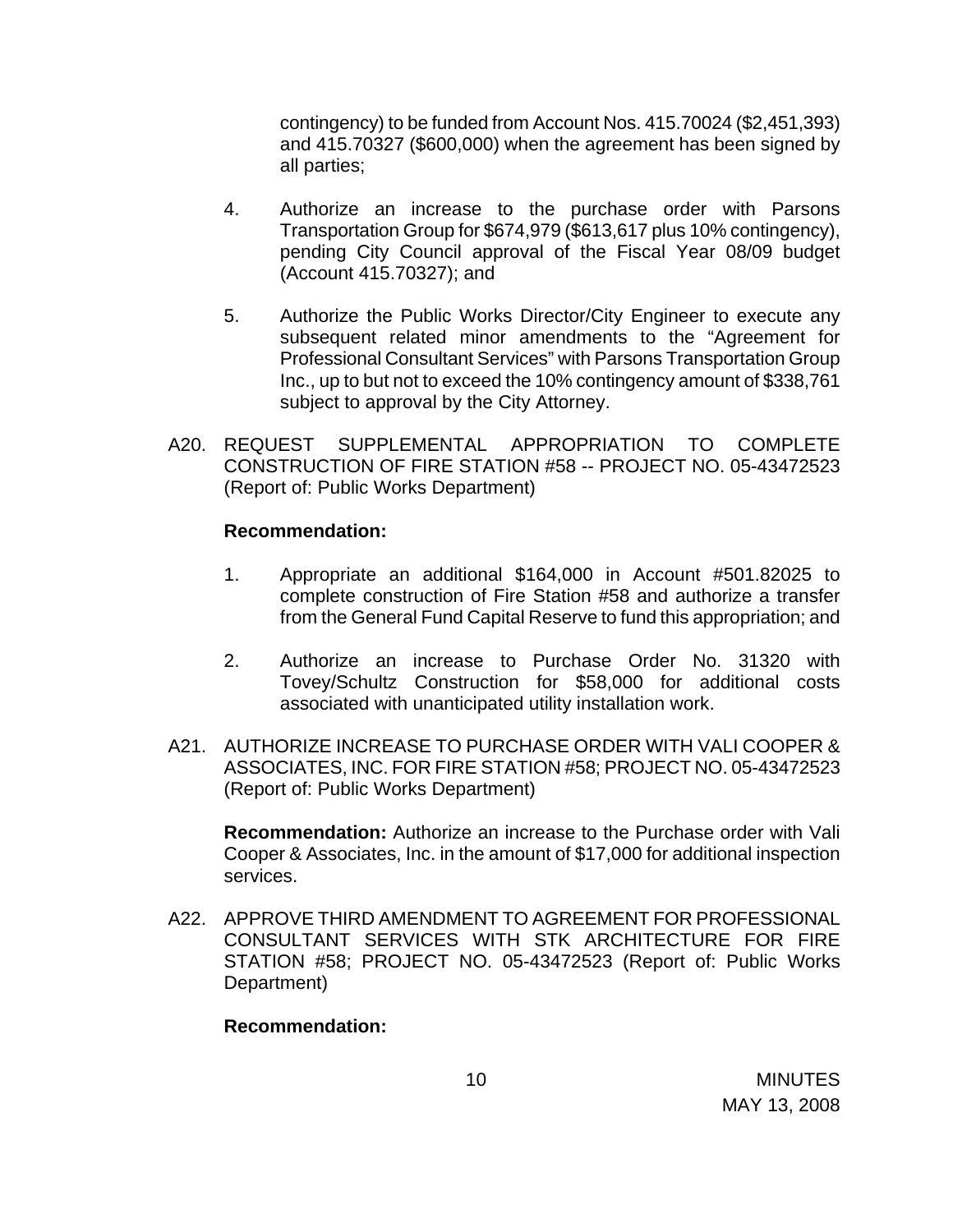- 1. Approve the "Third Amendment to Agreement for Professional Consultant Services" with STK Architecture (STK), Inc., 2575 South Jacinto Avenue, San Jacinto, California 92583-5318 and authorize the City Manager to execute said "Third Amendment to Agreement for Professional Consultant Services"; and
- 2. Authorize an increase to the Purchase Order with STK Architecture, Inc., in the amount of \$54,000 when the Third Amendment has been signed by all parties.
- A23. AUTHORIZATION TO APPROVE THIRD AMENDMENT TO AGREEMENT FOR PROFESSIONAL CONSULTANT SERVICES WITH HDR ENGINEERING AND AUTHORIZATION TO INCREASE PURCHASE ORDER WITH HDR ENGINEERING, FOR PIGEON PASS ROAD STREET IMPROVEMENTS FROM IRONWOOD AVENUE TO NORTH CITY LIMITS; PROJECT NO. 06-41570324 (Report of: Public Works Department)

### **Recommendation:**

- 1. Approve the "Third Amendment to Agreement for Professional Consultant Services" with HDR Engineering, Inc., 3230 El Camino Real, Suite 200, Irvine, CA 92602 for construction design support services, and authorize the City Manager to execute said "Third Amendment to Agreement for Professional Consultant Services" with HDR Engineering, Inc.;
- 2. Authorize an increase to the Purchase Order with HDR Engineering, Inc., in the amount of \$57,840 (\$48,200 plus 20% contingency) when the Third Amendment has been signed by all parties (Account No. 415.70324); and
- 3. Authorize the City Engineer to execute any subsequent amendments to the Agreement for the 20% contingency amount of \$9,640, subject to the approval of the City Attorney.
- A24. APPROVE THE CITY OF MORENO VALLEY'S FISCAL YEAR 2009-2013 MEASURE "A" LOCAL STREETS AND ROADS CAPITAL IMPROVEMENT PLAN AND MAINTENANCE OF EFFORT CERTIFICATION STATEMENT (Report of: Public Works Department)

#### **Recommendation:**

1. Approve the City of Moreno Valley's Fiscal Year (FY) 2009-2013 Measure "A" Local Streets and Roads Capital Improvement Plan (CIP)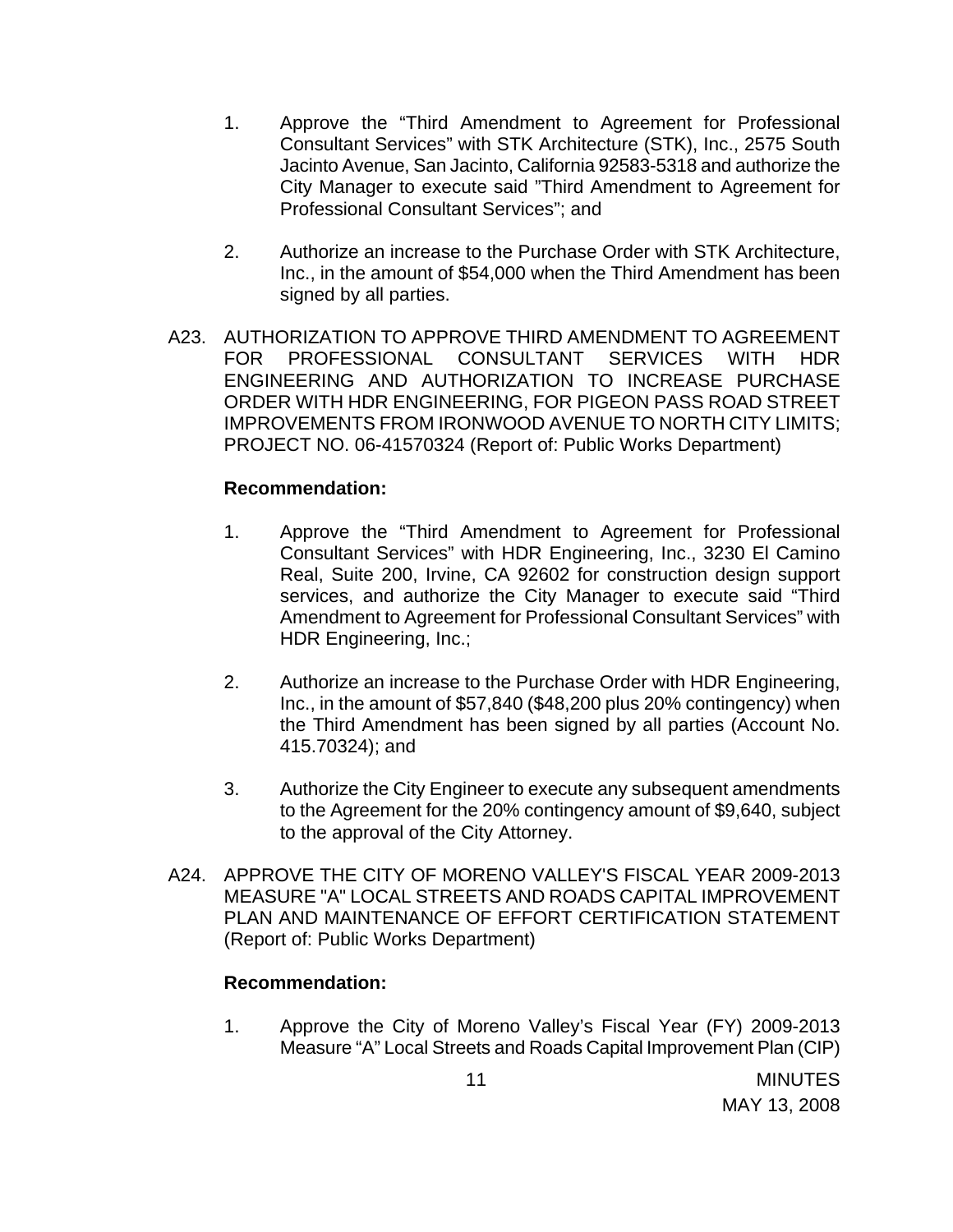and the Maintenance of Effort (MOE) Certification Statement.

A25. AUTHORIZATION FOR CONSTRUCTION MANAGEMENT AND INSPECTION SERVICES FOR PIGEON PASS ROAD STREET IMPROVEMENTS FROM IRONWOOD AVENUE TO NORTH CITY LIMITS; PROJECT NO. 06-41570324 (Report of: Public Works Department)

#### **Recommendation:**

- 1. Approve the Agreement for Construction Management and Inspection Consultant Services with Berg and Associates, Inc., 112 S. Euclid Avenue, Suite 210, Ontario, CA 91762 to provide construction management and inspection services and authorize the City Manager to execute said Agreement;
- 2. Authorize issuance of a Purchase Order to Berg & Associates in the amount of \$366,809 (\$305,674 plus 20% contingency from Account No. 415-70324) for construction management and inspection services; and
- 3. Authorize the Public Works Director/City Engineer to execute any subsequent related minor amendments to the contract with Berg and Associates, Inc. up to but not exceeding the contingency amount of \$61,135, subject to the approval of the City Attorney.
- A26. ORDINANCE NO. 773, AMENDING TITLE 9, CHAPTER 9.03 (SECTION 9.03.040) OF THE MORENO VALLEY MUNICIPAL CODE ENTITLED "RESIDENTIAL SITE DEVELOPMENT STANDARDS" FOR RURAL AND HILLSIDE RESIDENTIAL DEVELOPMENT AND CHAPTER 9.16, ARTICLE IV "APPLICATIONS FOR HILLSIDE DEVELOPMENT" RELATING TO MINOR MODIFICATIONS OF GENERAL AND DESIGN GUIDELINES FOR RURAL AND HILLSIDE RESIDENTIAL DEVELOPMENT CITYWIDE AND FINDING THAT THE AMENDMENT (PA06-0053) IS EXEMPT UNDER SECTION 15061 OF THE CALIFORNIA ENVIRONMENTAL QUALITY ACT (CEQA) GUIDELINES (RECEIVED FIRST READING AND INTRODUCTION ON APRIL 22, 2008 ON A 5-0 VOTE) (Report of: Community Development Department)

 **Recommendation:** Adopt Ordinance No. 773.

### Ordinance No. 773

An Ordinance of the City Council of the City of Moreno Valley, California, Amending Title 9, Chapter 9.03 (Section 9.03.040) of the Moreno Valley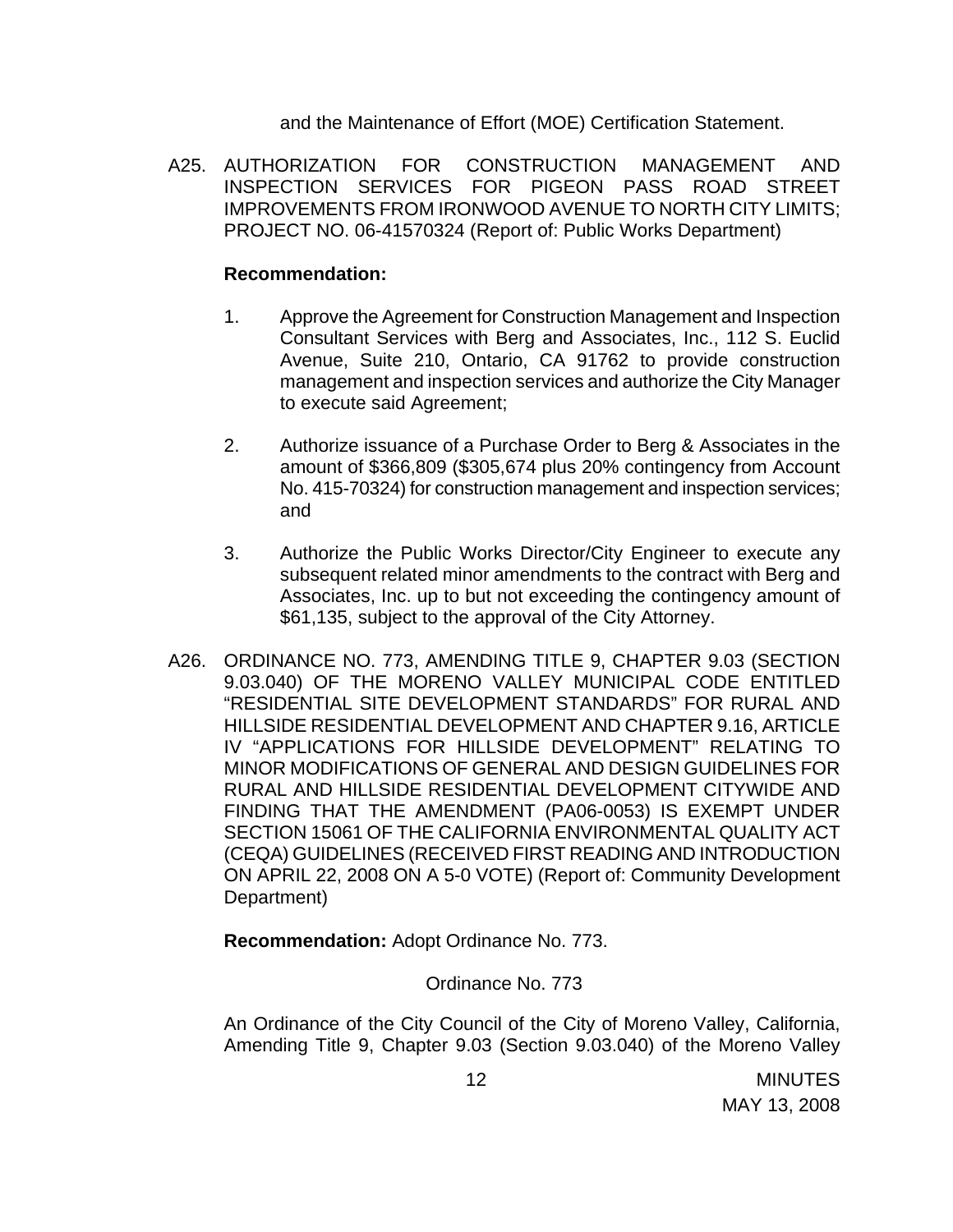Municipal Code Entitled "Residential Site Development Standards" for Rural and Hillside Residential Development and Chapter 9.16, Article IV "Applications for Hillside Development" Relating to Minor Modifications of General and Design Guidelines for Rural and Hillside Residential Development Citywide and Finding that the Amendment (PA06-0053) is Exempt under Section 15061 of the California Environmental Quality Act (CEQA) Guidelines

A27. ORDINANCE NO. 774, APPROVING A ZONE CHANGE (PA07-0095) TO CHANGE THE LAND USE FROM RESIDENTIAL 5 TO PUBLIC AT MARCH MIDDLE SCHOOL, FROM RESIDENTIAL 5 TO RESIDENTIAL 15 AND FROM RESIDENTIAL 20 TO RESIDENTIAL 15 FOR THE PROPERTIES LOCATED WITHIN ASSESSOR'S PARCEL NUMBERS 485-220-006, -007, - 008, -009, -012, -014, -015, -016, AND -017, LOCATED EAST OF INDIAN STREET, SOUTH OF SANTIAGO DRIVE, NORTH OF IRIS AVENUE, AND WEST OF PERRIS BOULEVARD (RECEIVED FIRST READING AND INTRODUCTION ON APRIL 22, 2008 ON A 5-0 VOTE) (Report of: Community Development Department)

**Recommendation:** Adopt Ordinance No. 774

Ordinance No. 774

An Ordinance of the City Council of the City of Moreno Valley, California, Approving a Zone Change (PA07-0095) to Change the Land Use from Residential 5 to Public at March Middle School, From Residential 5 to Residential 15 and from Residential 20 to Residential 15 for the Properties Located within Assessor's Parcel Numbers 485-220-006, -007, -008, -009, - 012, -014, -015, -016, and -017, Located East of Indian Street, South of Santiago Drive, North of Iris Avenue, and West of Perris Boulevard

A28. ORDINANCE NO. 775, AN ORDINANCE OF THE CITY COUNCIL OF THE CITY OF MORENO VALLEY, CALIFORNIA, APPROVING PA07-0135 (ZONE CHANGE) TO CHANGE THE LAND USE FOR 5.87 – NET ACRES LOCATED WITHIN PORTIONS OF ASSESSOR'S PARCEL NUMBERS 487- 060-005, -006, AND -008 FROM R3 TO COMMUNITY COMMERCIAL IN ORDER TO DEVELOP A 176,112 SQUARE FOOT RETAIL CENTER ON 14.2 NET ACRES (RECEIVED FIRST READING AND INTRODUCTION ON APRIL 22, 2008 ON A 5-0 VOTE) (Report of: Community Development Department)

**Recommendation:** Adopt Ordinance No. 775.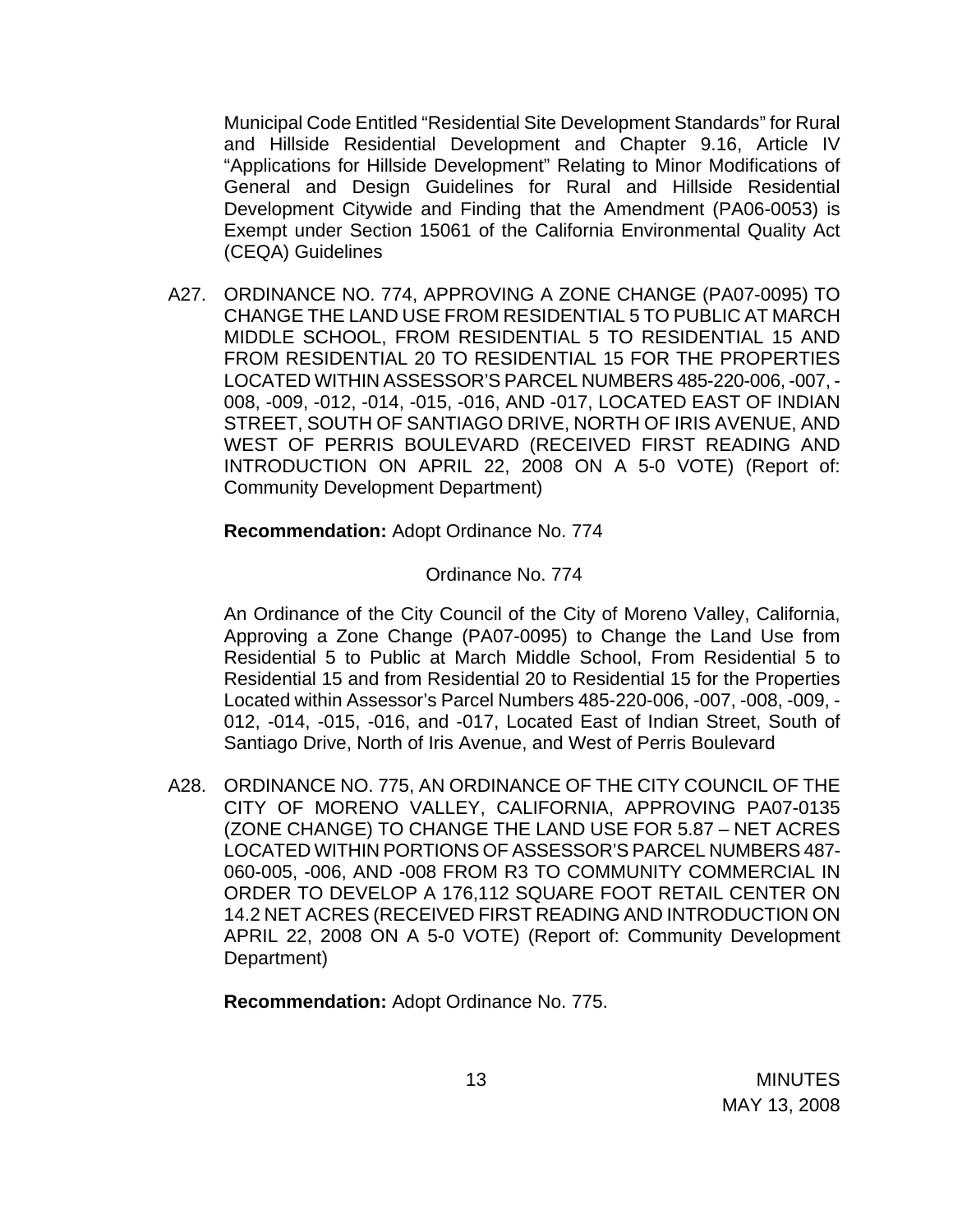#### Ordinance No. 775

An Ordinance of the City Council of the City of Moreno Valley, California, Approving PA07-0135 (Zone Change) to Change the Land Use for 5.87 – Net Acres Located within Portions of Assessor's Parcel Numbers 487-060-005, - 006, and -008 from R3 to Community Commercial in Order to Develop a 176,112 Square Foot Retail Center on 14.2 Net Acres

A29. CITY COUNCIL REPORTS ON REIMBURSABLE ACTIVITIES (Report of: City Clerk's Department) Recommendation: Receive and file the Reports on Reimbursable Activities for the period of April 16 – May 6, 2008.

City Attorney Herrick advised that Consent Calendar item number B3 should be moved to the City Council Consent Calendar. It was added as item number A30.

A30. AUTHORIZATION TO CLOSE PUBLIC STREETS FOR THE INDEPENDENCE DAY FESTIVITIES ON FRIDAY, JULY 4, 2008 (Report of: Parks and Community Services Department)

### **Recommendation:**

- 1. Authorize the closure of the following streets between the hours of 7:00 a.m. and 12:00 noon for the purpose of conducting the Fourth of July Parade scheduled to take place on July 4, 2008.
	- a. TownGate Boulevard between Frederick Street, Eucalyptus Avenue and Memorial Way;
	- b. Frederick Street between Centerpointe Drive and Cactus Avenue;
	- c. Cottonwood Avenue between Pan Am Boulevard and Dunhill Drive;
	- d. Eucalyptus Avenue between Pan Am Boulevard and Kochi Drive;
	- e. Dracaea Avenue between Pan Am Boulevard and Kochi Drive;
	- f. Atlantic Circle east of Frederick Street;
	- g. Brabham Street between Frederick Street and Andretti Street;
	- h. TownGate Boulevard between Frederick Street and Heritage Way;
	- i. Bay Avenue between Kristina Court and Courage Street;
	- j. Alessandro Boulevard between Chagall Court and Elsworth Street;
	- k. Resource Way between Frederick Street and Corporate Way;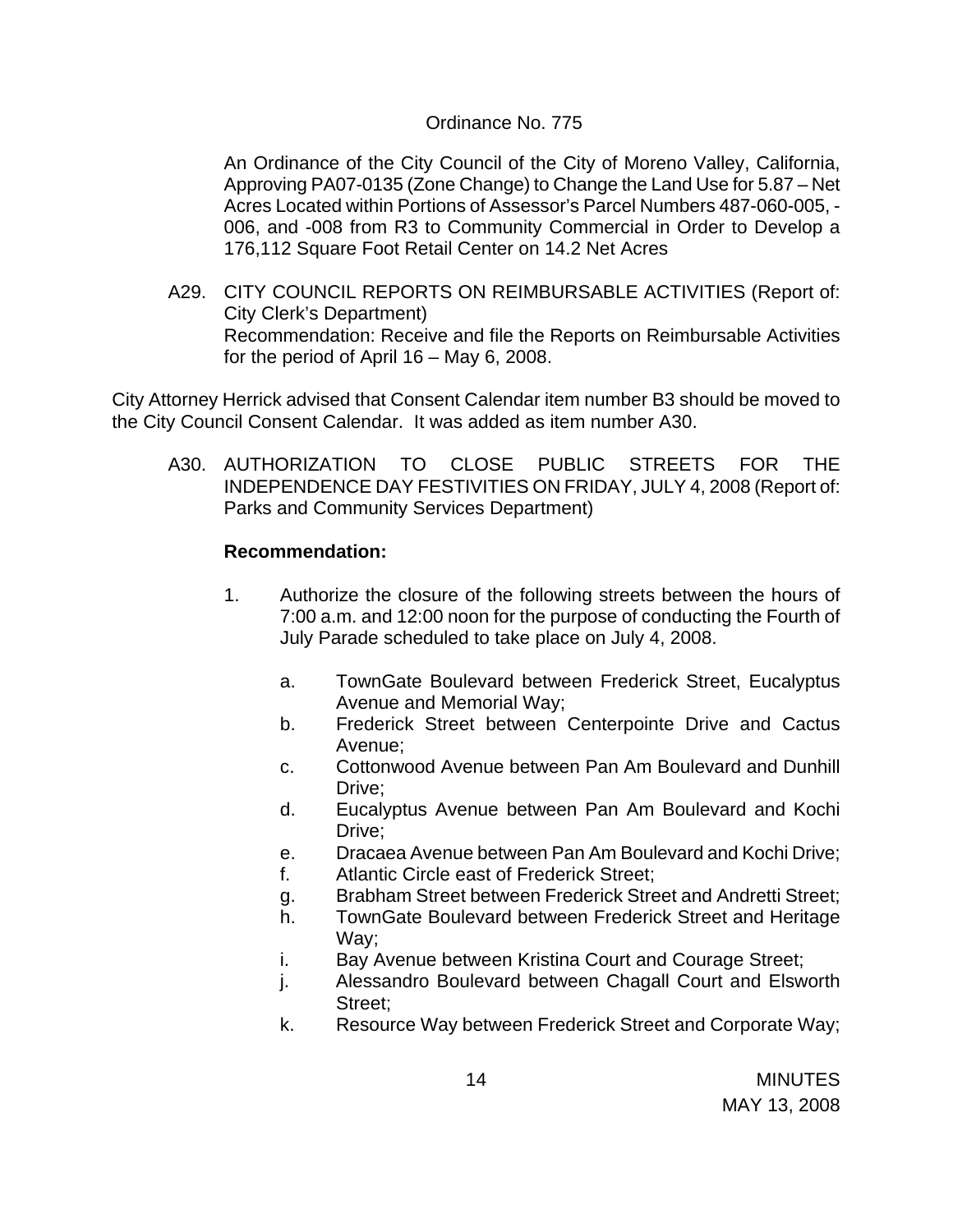- l. Corporate Way between Calle San Juan de Los Lagos and Resource Way;
- m. Calle San Juan de Los Lagos between Frederick Street and Veterans Way;
- n. Veterans Way between Cactus Avenue and Alessandro Boulevard;
- o. New Hope between Veterans Way and Elsworth; and
- p. Heritage Way between TownGate Boulevard and Town Circle.
- 2. Authorize the closure of the following streets to through traffic, to remain open only to residents, between the hours of 11:00 a.m. and 9:00 p.m. for the purpose of conducting the Fourth of July Festival and Fireworks Program scheduled to take place on July 4, 2008.
	- a. Petaluma Avenue between Napa Valley and Morrison Street;
	- b. Napa Valley between Dracaea Avenue and Petaluma Avenue;
	- c. Lakeport Drive at Cottonwood Avenue;
	- d. Burney Pass Drive between Cottonwood Avenue and Dracaea Avenue;
	- e. Rockport Drive between Yuba Pass Road and Morrison Street;
	- f. Dracaea Avenue between Morrison Street and Nason Street;
	- g. Letterman Street at Cottonwood Avenue;
	- h. Athletics Drive at Cottonwood Avenue; and
	- i. Mascot Lane at Dracaea Avenue.

# **B. CONSENT CALENDAR** - **COMMUNITY SERVICES DISTRICT**

- B1. ORDINANCES READING BY TITLE ONLY Waived reading of all Ordinances Introductions and read by title only.
- B2. MINUTES REGULAR MEETING OF APRIL 22, 2008 (Report of: City Clerk's Department)

**Recommendation:** Approve as submitted.

# **C. CONSENT CALENDAR** - **COMMUNITY REDEVELOPMENT AGENCY**

- C1. ORDINANCES READING BY TITLE ONLY Waived reading of all Ordinances Introductions and read by title only.
- C2. MINUTES REGULAR MEETING OF APRIL 22, 2008 (Report of: City Clerk's Department)

**Recommendation:** Approve as submitted.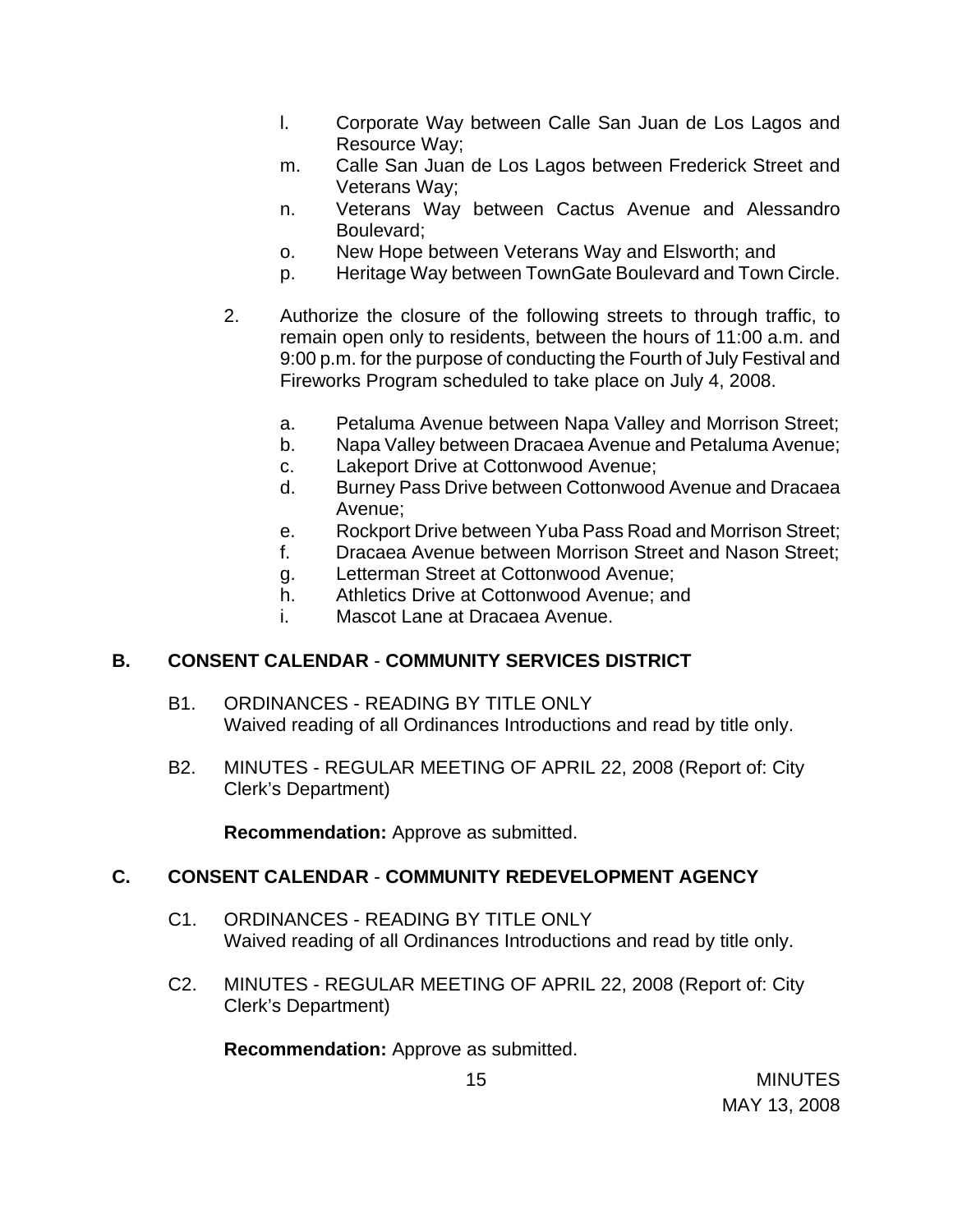C3. ADOPT THE RESOLUTION APPROVING THE RELOCATION PLAN FOR ELIGIBLE TENANTS FOR THE PROPERTY LOCATED AT THE NORTHEAST CORNER OF ALESSANDRO BOULEVARD AND DAY STREET (Report of: Economic Development Department)

**Recommendation:** Adopt Resolution No. RDA 2008-08 approving the Relocation Plan for Eligible Tenants.

Resolution No. RDA 2008-08

A Resolution of the Community Redevelopment Agency of the City of Moreno Valley, California, Approving the Relocation Plan for the Alessandro and Day Street Project

### **D. CONSENT CALENDAR** - **BOARD OF LIBRARY TRUSTEES**

- D1. ORDINANCES READING BY TITLE ONLY Waived reading of all Ordinances Introductions and read by title only.
- D2. MINUTES REGULAR MEETING OF APRIL 22, 2008 (Report of: City Clerk's Department)

**Recommendation:** Approve as submitted.

**Joint Consent Calendar Items A1-D2 approved by a 4-0-1 vote. m/White, s/Flickinger.** 

#### **E. PUBLIC HEARINGS**

E1. PUBLIC HEARING REGARDING THE COMMUNITY SERVICES DISTRICT (CSD) ZONE D (PARKWAY LANDSCAPE MAINTENANCE) MAIL BALLOT PROCEEDINGS FOR TWENTY-ONE TRACTS (Report of: Public Works Department)

 Mayor Batey opened the public testimony portion of the public hearing; there being none, public testimony was closed.

 **Recommendation:** That the City Council, acting in their respective capacities as President and Members of the Board of Directors of the Moreno Valley Community Services District (the "CSD Board"), after conducting the public hearing:

**MINUTES** MAY 13, 2008 16 1. Direct the City Clerk to tabulate the returned ballots for the proposed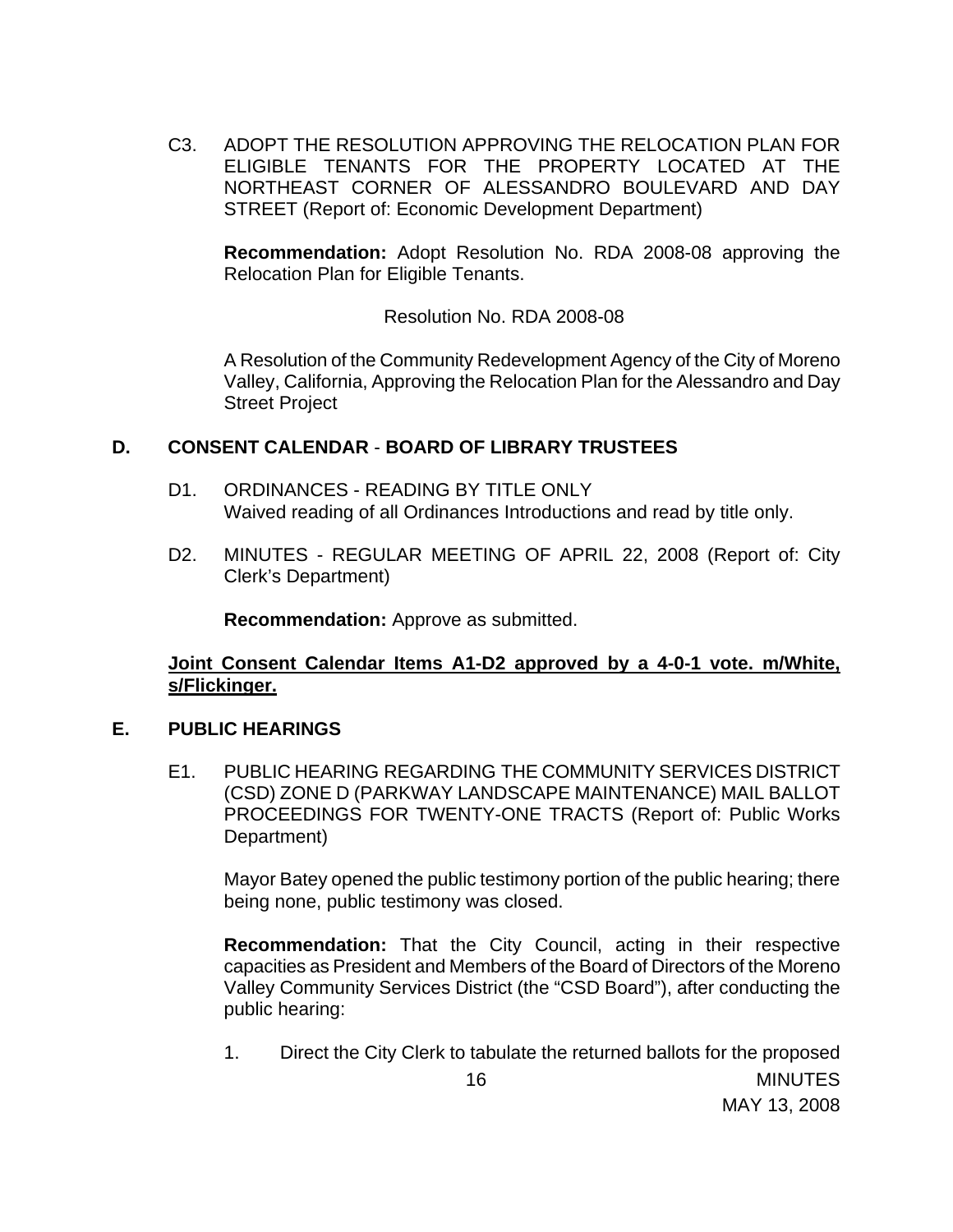increase in the CSD Zone D parcel charge for Tracts 11848, 12773, 16769, 16770, 17387, 17457, 17867, 19141, 19496, 19500, 19509, 19551, 19685, 20301, 20525, 20660, 20869, 24721, 27526, 29038, and 30027;

## **Approved 4-0-1. m/White, s/Flickinger.**

# **ITEM CONTINUED UNTIL LATER IN THE MEETING TO ALLOW FOR TABULATION OF THE BALLOTS.**

E2. PUBLIC HEARING FOR THE CDBG AND HOME PROGRAMS TO ADOPT THE CONSOLIDATED PLAN FOR FISCAL YEARS 2008-2013, THE ANNUAL ACTION PLAN FOR FISCAL YEAR 2008-2009 AND THE ANALYSIS OF IMPEDIMENTS TO FAIR HOUSING CHOICE AND FAIR HOUSING ACTION PLAN (Report of: Economic Development Department)

### **Recommendation:**

1. Conduct a Public Hearing for the Community Development Block Grant (CDBG) and HOME programs to allow the public an opportunity to comment on the proposed FY 2008-2013 Consolidated Plan, the FY 2008-09 Annual Action Plan and the Analysis of Impediments to Fair Housing Choice and Fair Housing Action Plan; and

 Mayor Batey opened the public testimony portion of the public hearing; there being none, public testimony was closed.

2. Adopt the FY 2008-2013 Consolidated Plan, the FY 2008-09 Annual Action Plan and the Analysis of Impediments to Fair Housing Choice and Fair Housing Action Plan.

### **Approved by a 4-0-1 vote. m/White, s/West.**

E3. ADOPTION OF FY 2008-09 FEE RESOLUTION AND FEE SCHEDULE (Report of: Finance Department)

**Recommendation:** That the City Council:

1. Conduct a Public Hearing to receive public input on the Proposed FY 2008-09 Fee Schedule; and

 Mayor Batey opened the public testimony portion of the public hearing; there being none, public testimony was closed.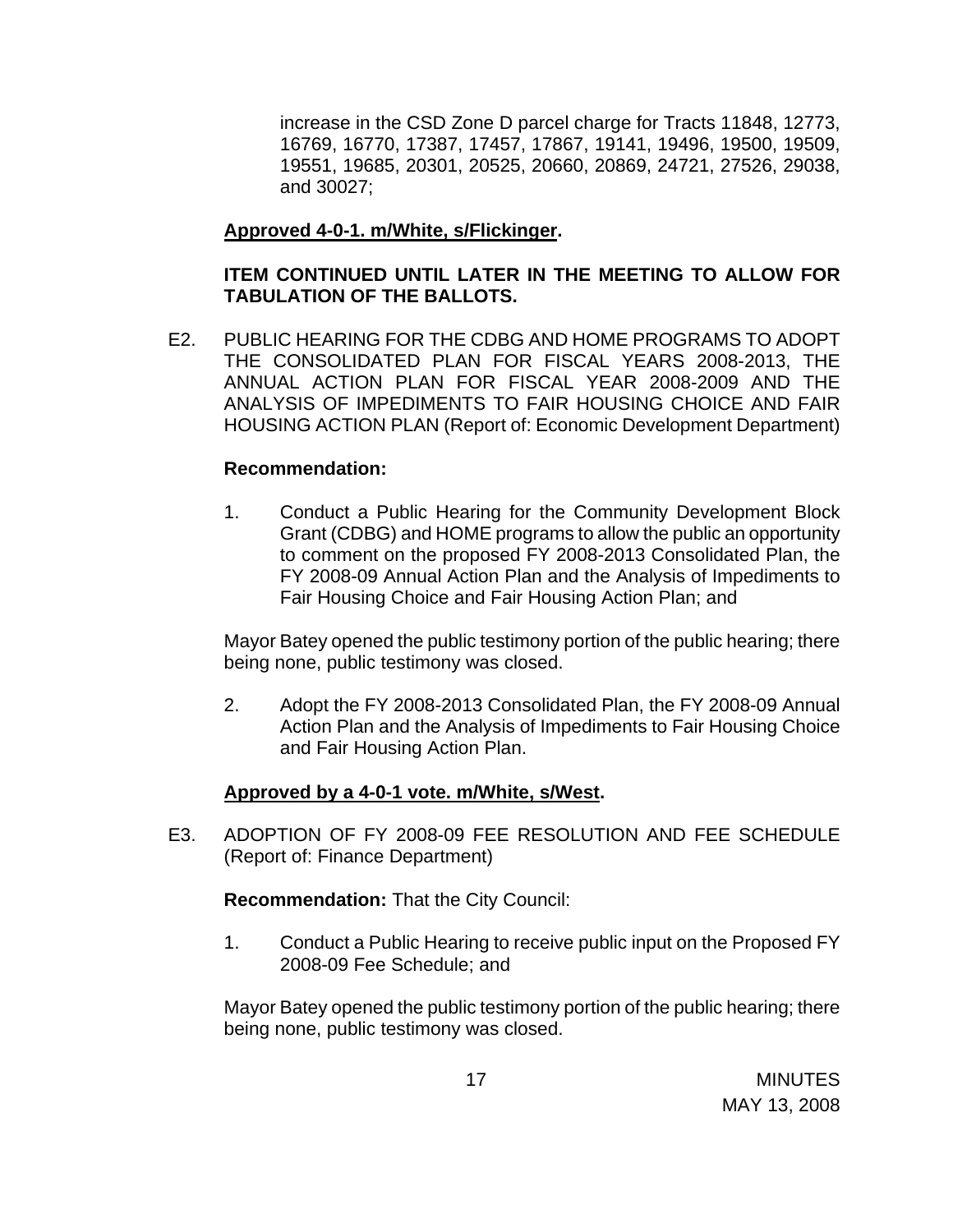2. Adopt Resolution No. 2008-48, approving the Fee Schedule for FY 2008-09.

## Resolution No. 2008-48

A Resolution of the City Council of the City of Moreno Valley, California, Increasing and Establishing Specified Fees for Various Services; Maintaining the Present Level of Certain Fees; Reducing the Level of Certain Fees; and Incorporating Certain Prior Enactments

### **Motion to continue Item E3 to the meeting of May 27, 2008. Approved by a 4-0-1 vote. m/Flickinger, s/White.**

E4. PUBLIC HEARING TO DISCUSS THE REDEVELOPMENT AGENCY'S 2005-2010 MID-CYCLE REVIEW OF THE IMPLEMENTATION PLAN AND TO REVIEW AND APPROVE THE SECOND AMENDMENT TO THE 2005- 2010 IMPLEMENTATION PLAN (Report of: Economic Development Director)

 **Recommendation:** That the Chairperson and Members of the Board of Directors of the Community Redevelopment Agency of the City of Moreno Valley:

1. Conduct a Public Hearing to review and discuss the 2005-2010 Mid-Cycle Review of the Implementation Plan;

 Mayor Batey opened the public testimony portion of the public hearing; there being none, public testimony was closed.

2. Conduct a Public Hearing to review and discuss the second amendment to the 2005-2010 Implementation Plan; and

 Mayor Batey opened the public testimony portion of the public hearing; there being none, public testimony was closed.

3. Approve the second amendment to the 2005-2010 Implementation Plan to incorporate additional projects and improved development projections as applicable to the Redevelopment Project Area.

### **Approved by a 4-0-1 vote. m/White, s/West.**

# **F. ITEMS REMOVED FROM CONSENT CALENDARS FOR DISCUSSION OR SEPARATE ACTION**

None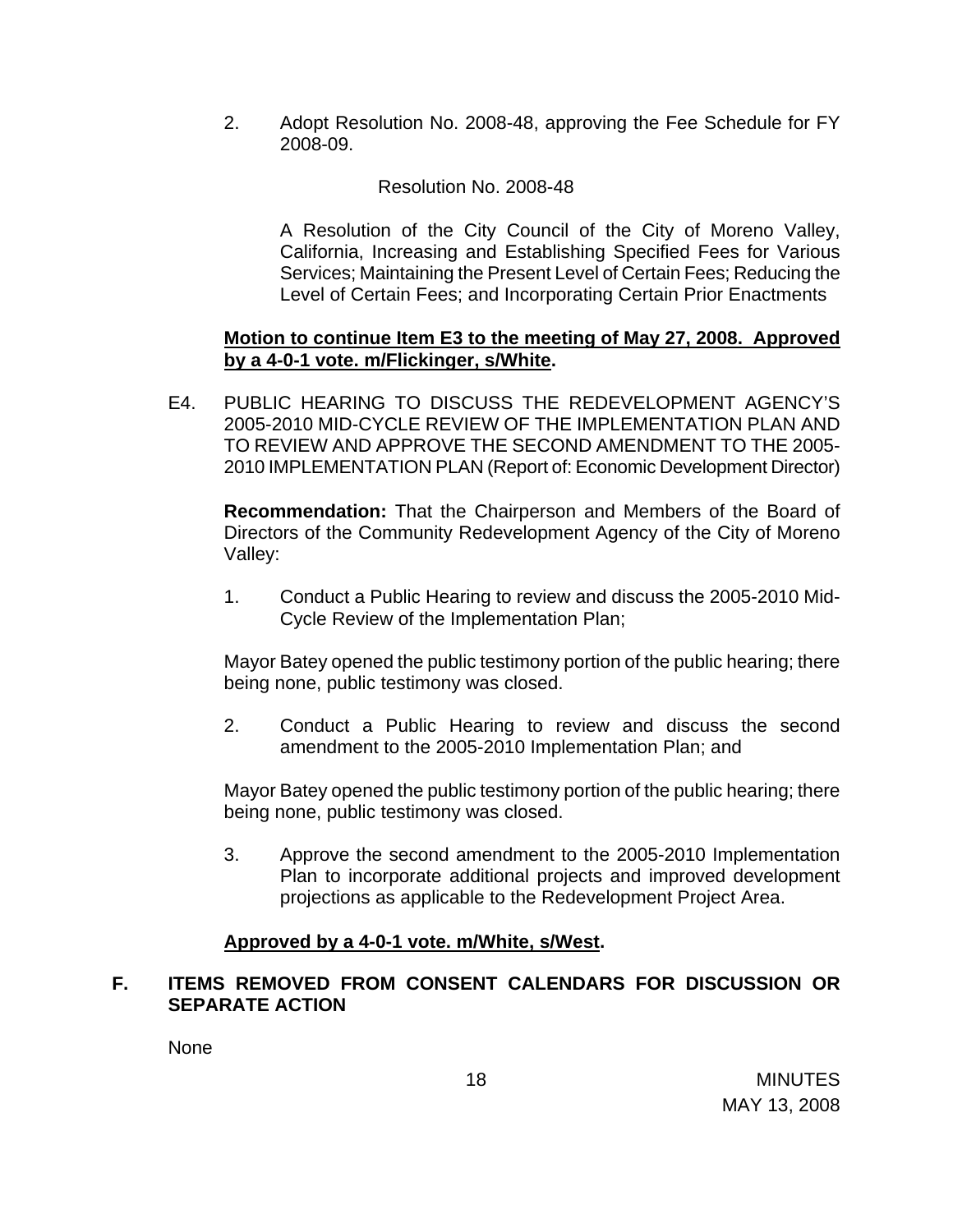## **G. REPORTS**

## G1. CITY COUNCIL REPORTS ON REGIONAL ACTIVITIES

a) Report on Riverside Transit Authority (RTA) by Council Member Flickinger

Council Member Flickinger reported that in Riverside Transit Authority's continuing efforts to improve bus service; they are changing service times at Valley View High School to accommodate the student's class schedules so students will be on time to class and have plenty of time to get to the bus when school ends.

b) Report on Riverside County Transportation Commission (RCTC) by Mayor Pro Tem West

Mayor Pro Tem West reported that the Federal Government authorized \$50 million to help the City establish a Metrolink station at the 215 Freeway and Allesandro Boulevard; with another station planned in the city of Perris. The station will be a great convenience for citizens as the population grows and will provide an alternative transportation method. He hopes to see everything working within a year.

Mayor Pro Tem West reported that at the Mobile Source Reduction Committee, it was his honor to approve two compressed natural gas school buses for the Moreno Valley Unified School District. With the great relationship the City has with the school district, it was his pleasure to make the motion to approve the buses.

G2. SPECIAL DISTRICT FINANCING POLICY AMENDMENTS (Report of: Public Works Department)

 Mayor Batey opened the agenda item for public comments; there being none, public testimony was closed.

**Recommendation:** That the City Council approve and adopt Resolution No. 2008-49 to amend the Special District Financing Policy (the "Policy"). The proposed changes shall ensure stronger credit and security of the City's Special District bond issues, ensure special assessments or taxes are reasonable and equitable to future residents/taxpayers and address other minor changes and updates to reflect changes in the real estate market and industry best practices.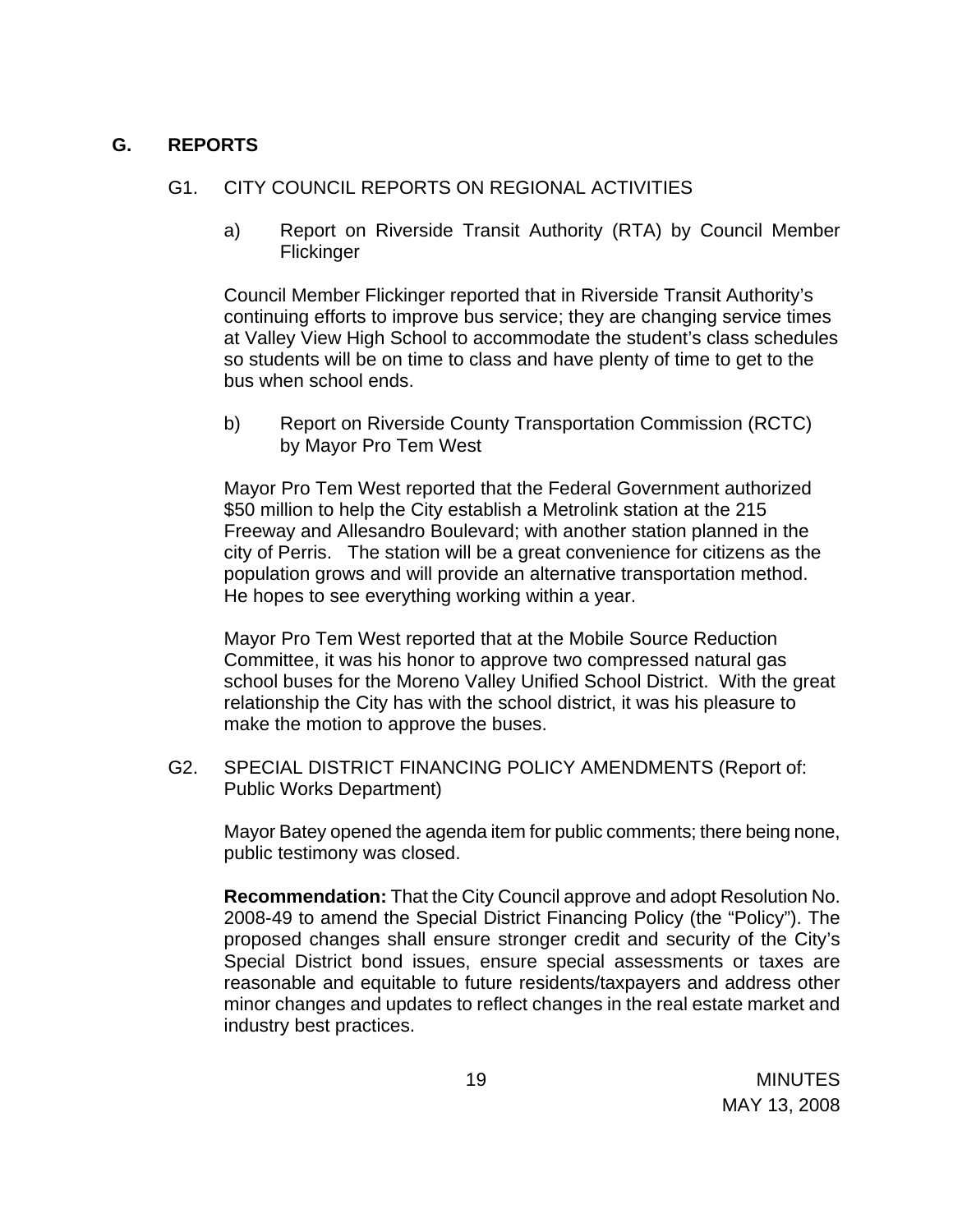#### Resolution No. 2008-49

A Resolution of the City Council of the City of Moreno Valley, California, Adopting an Amended Special District Financing Policy for the Public Financing of Public Facilities through the Establishment of Assessment Districts or Community Facilities Districts

#### **Approved by a 4-0-1 vote. m/White, s/West.**

G3. FORMATION PROCEEDINGS FOR COMMUNITY FACILITIES DISTRICT (CFD) NO. 7 (Report of: Public Works Department)

 Mayor Batey opened the agenda item for public comments; there being none, public testimony was closed.

#### **Recommendation:** That the City Council:

1. Approve and adopt Resolution No. 2008-50: approving a boundary map showing the boundaries of the territory proposed to be included in proposed Community Facilities District No. 7 of the City of Moreno Valley and the improvement areas proposed to be designated therein;

#### Resolution No. 2008-50

A Resolution of the City Council of the City of Moreno Valley, California, Approving a Boundary Map Showing the Boundaries of the Territory Proposed to be Included in Proposed Community Facilities District No. 7 of the City of Moreno Valley and the Improvement Areas Proposed to be Designated therein

### **Approved by a 4-0-1 vote. m/Flickinger, s/White.**

2. Approve and adopt Resolution No. 2008-51: declaring its intention to establish Community Facilities District No. 7 of the City of Moreno Valley, to designate three improvement areas therein and to authorize the levy of a separate special tax within each such improvement area to finance the acquisition or construction of certain public facilities;

Resolution No. 2008-51

A Resolution of the City Council of the City of Moreno Valley, California, Declaring its Intention to Establish Community Facilities District No. 7 of the City of Moreno Valley, to Designate Three Improvement Areas therein and to Authorize the Levy of a Separate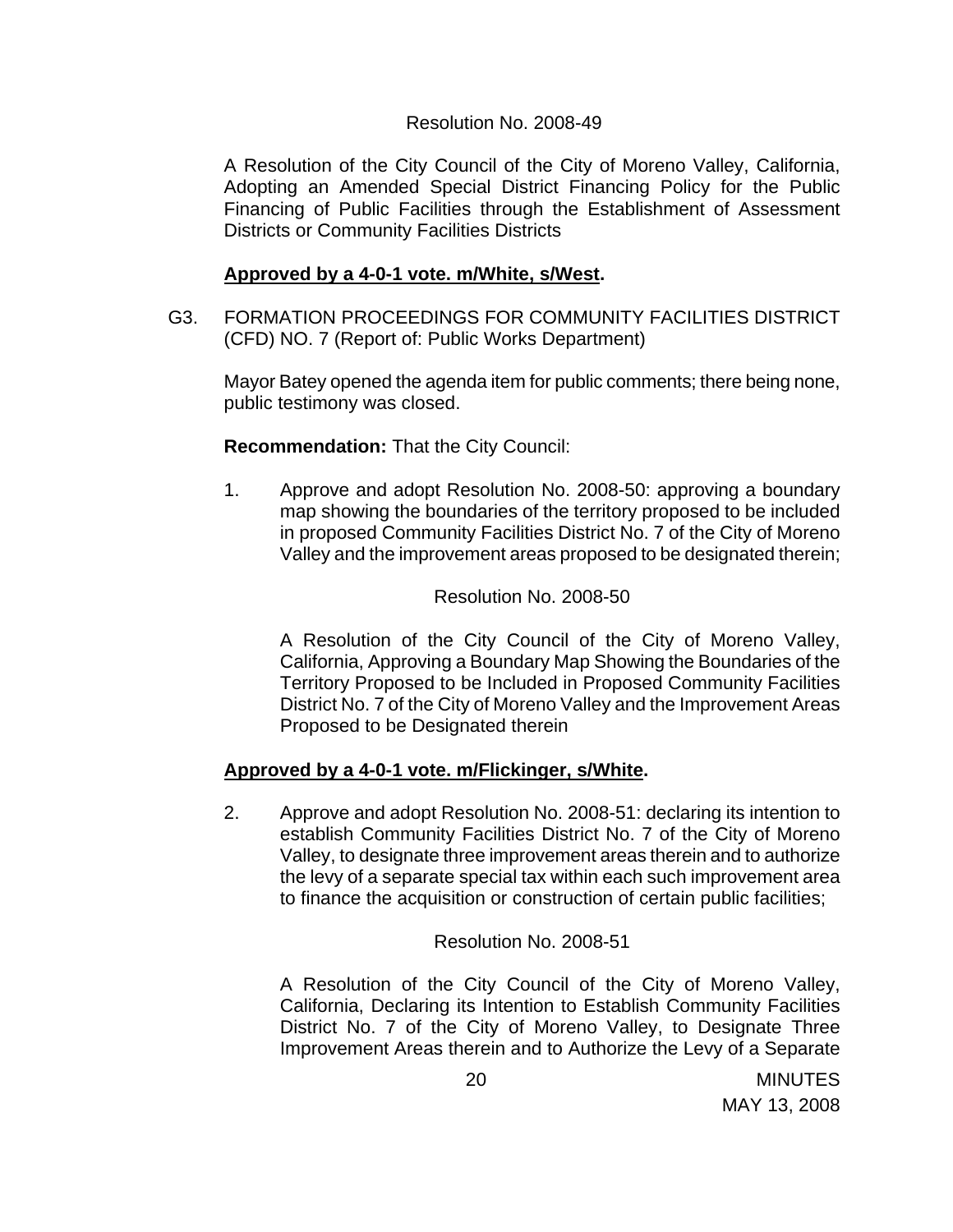Special Tax within Each Such Improvement Area to Finance the Acquisition or Construction of Certain Public Facilities

#### **Approved by a 4-0-1 vote. m/Flickinger, s/White.**

3. Approve and adopt Resolution No. 2008-52: a Resolution of the City Council of the City of Moreno Valley, California, declaring the necessity of Community Facilities District No. 7 of the City of Moreno Valley to incur a bonded indebtedness to be secured by special taxes levied within such district to pay for the acquisition or construction of certain public facilities;

#### Resolution No. 2008-52

A Resolution of the City Council of the City of Moreno Valley, California, Declaring the Necessity of Community Facilities District No. 7 of the City of Moreno Valley to Incur a Bonded Indebtedness to be Secured by Special Taxes Levied within Such District to Pay for the Acquisition or Construction of Certain Public Facilities

#### **Approved by a 4-0-1 vote. m/Flickinger, s/White.**

4. Approve and adopt Resolution No. 2008-53: a Resolution of the City Council of the City of Moreno Valley, California, adopting a map showing the boundaries of territory proposed to be annexed in the future to Community Facilities District No. 7 of the City of Moreno Valley; and

Resolution No. 2008-53

A Resolution of the City Council of the City of Moreno Valley, California, Adopting a Map Showing the Boundaries of Territory Proposed to be Annexed in the Future to Community Facilities District No. 7 of the City of Moreno Valley

#### **Approved by a 4-0-1 vote. m/Flickinger, s/White.**

5. Approve and adopt Resolution No. 2008-54: a Resolution of the City Council of the City of Moreno Valley, California, declaring intention to provide for future annexation of territory to Community Facilities District No. 7 of the City of Moreno Valley.

Resolution No. 2008-54

MINUTES MAY 13, 2008 21 A Resolution of the City Council of the City of Moreno Valley,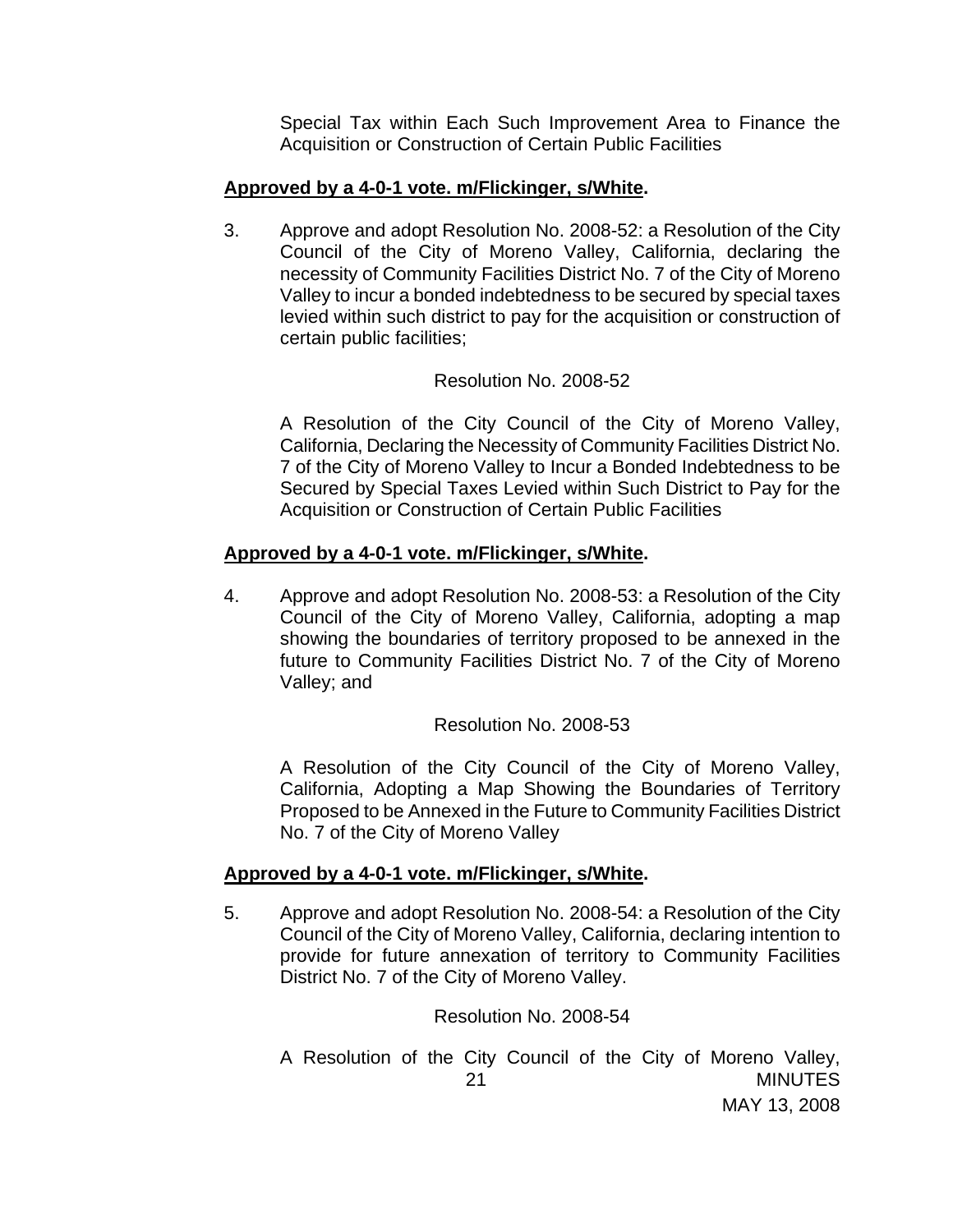California, Declaring Intention to Provide for Future Annexation of Territory to Community Facilities District No. 7 of the City of Moreno Valley

#### **Approved by a 4-0-1 vote. m/Flickinger, s/White.**

G4. PUBLIC MEETING REGARDING A MAIL BALLOT PROCEEDING FOR THE WEBSTER APARTMENTS - ASSESSOR PARCEL NUMBER (APN) 481- 140-021 FOR APPROVAL OF THE NATIONAL POLLUTANT DISCHARGE ELIMINATION SYSTEM (NPDES) MAXIMUM COMMERCIAL/INDUSTRIAL REGULATORY RATE (Report of: Public Works Department)

 Mayor Batey opened the public testimony portion of the public meeting; there being none, public testimony was closed.

**Recommendation:** That the Mayor and Members of the City of Moreno Valley City Council accept public comments regarding the mail ballot proceeding for the Webster Apartments – APN 481-140-021 for the approval of the NPDES maximum commercial/industrial regulatory rate.

No action required.

G5. STAFF PRESENTATION ON FY 2008-09 PROPOSED BUDGET SUMMARY (Report of: Finance Department)

 Mayor Batey opened the agenda item for public comments. Public comments were received from Pete Bleckert.

**Recommendation:** That the City Council receive and file the FY 2008-09 Proposed Budget Summary.

### **Approved by a 4-0-1 vote. m/White, s/West.**

G6. A RESOLUTION OF THE CITY COUNCIL OF THE CITY OF MORENO VALLEY, CALIFORNIA, RECOGNIZING COMMUNITY AND NEIGHBORHOOD DESIGNATIONS WITHIN THE CITY OF MORENO VALLEY (Report of: City Attorney Department)

 Mayor Batey opened the agenda item for public comments; there being none, public testimony was closed.

**Recommendation**: This item was requested by the City Council at a prior meeting.

Resolution No. 2008-55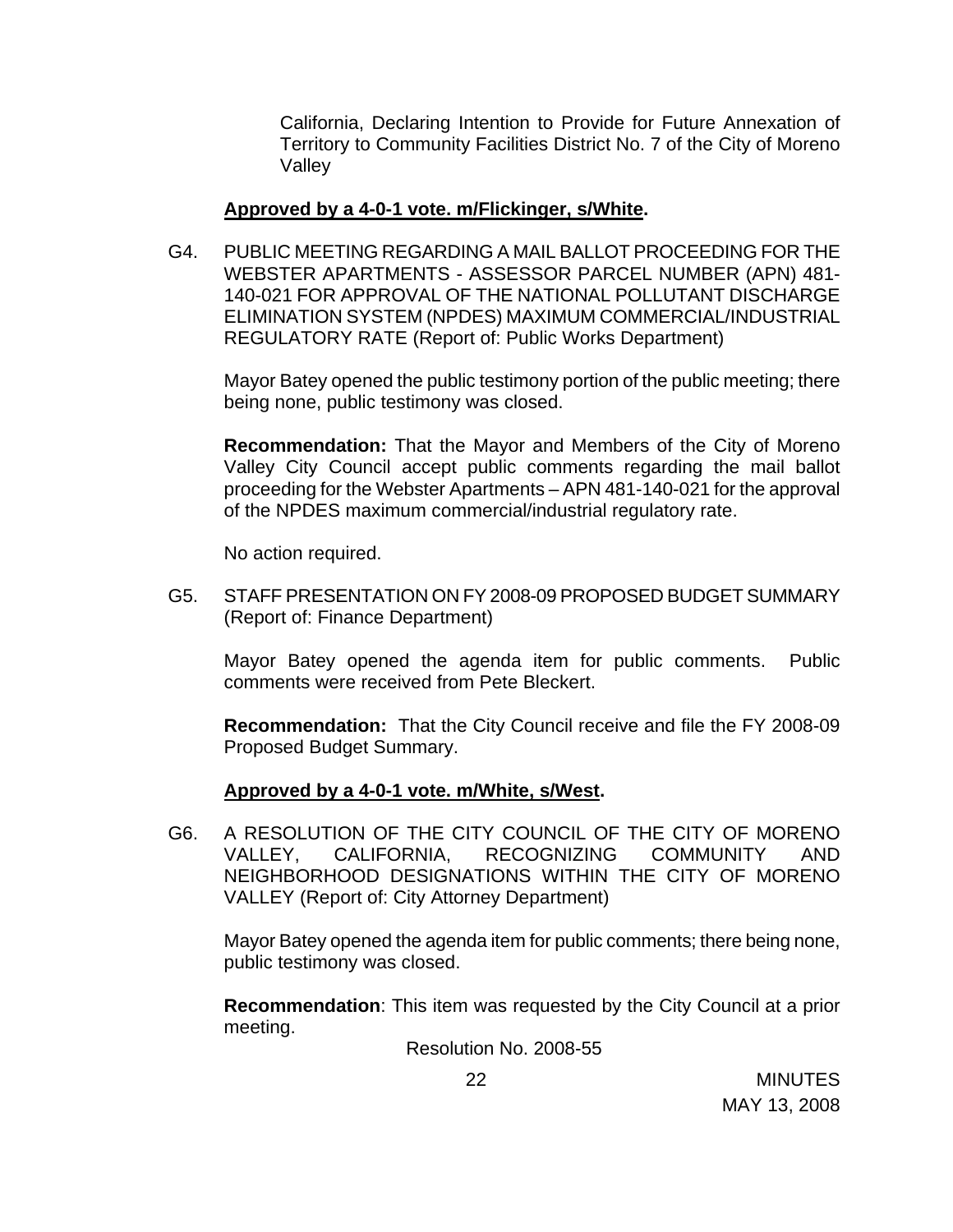A Resolution of the City Council of the City of Moreno Valley, California, Recognizing Community and Neighborhood Designations within the City of Moreno Valley

### **Motion to continue Item G6 to Study Session meeting of June 17, 2008. Approved by a 4-0-1 vote. m/White, s/West.**

G7. CITY MANAGER'S REPORT (Informational Oral Presentation – not for Council action)

#### E1. **(CONTINUED FROM EARLIER IN THE MEETING)**  PUBLIC HEARING REGARDING THE COMMUNITY SERVICES DISTRICT (CSD) ZONE D (PARKWAY LANDSCAPE MAINTENANCE) MAIL BALLOT PROCEEDINGS FOR TWENTY-ONE TRACTS (Report of: Public Works

The Secretary announced the results as follows:

Tract 11848 – "Fails" Tract 12773 – "Passes" Tract 16769 – "Passes" Tract 16770 – "Fails" Tract 17387 – "Fails" Tract 17457 – "Fails" Tract 17867 – "Fails" Tract 19141 – "Passes" Tract 19496 – "Passes" Tract 19500 – "Fails" Tract 19509 – "Fails" Tract 19551 – "Fails" Tract 19685 – "Passes" Tract 20301 – "Fails" Tract 20525 – "Fails" Tract 20660 – "Fails" Tract 20869 – "Fails" Tract 24721 – "Fails" Tract 27526 – "Fails" Tract 29038 – "Fails" Tract 30027 – "Fails"

Department)

2. Verify and accept the results of the mail ballot proceedings as identified on the Official Tally Sheet and Assessor's Parcel Number (APN) listing;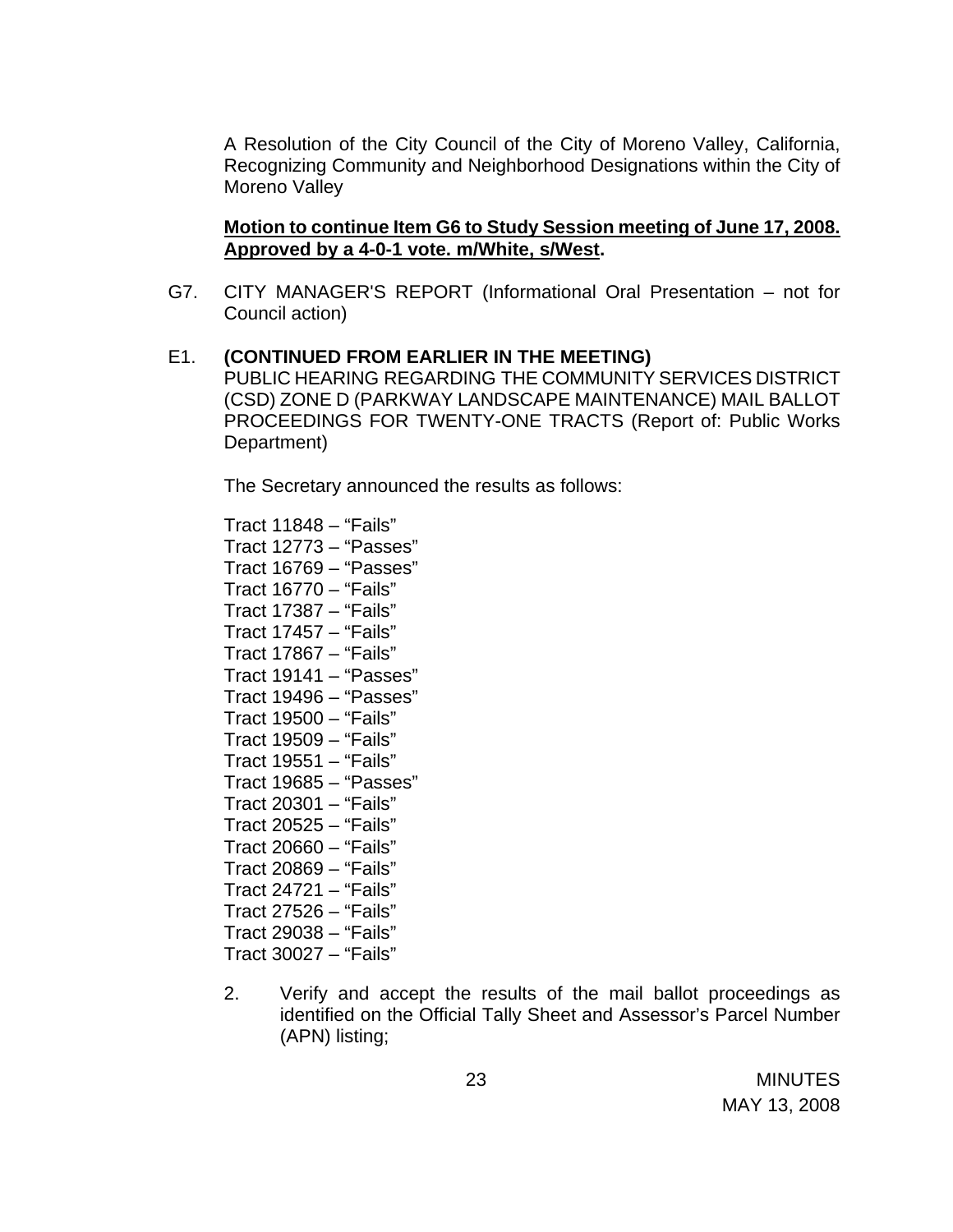# **Approved by a 4-0-1 vote. m/White, s/Flickinger.**

3. Receive and file with the City Clerk's office the accepted CSD Official Tally Sheet and APN listing; and

# **Approved by 4-0-1 vote. m/White, s/Flickinger.**

4. If approved, authorize and impose the proposed increase in the CSD Zone D annual parcel charge for Tracts 11848, 12773, 16769, 16770, 17387, 17457, 17867, 19141, 19496, 19500, 19509, 19551, 19685, 20301, 20525, 20660, 20869, 24721, 27526, 29038, and 30027.

# **Approved by 4-0-1 vote. m/Batey, s/Flickinger.**

H. LEGISLATIVE ACTIONS

ORDINANCES - 1ST READING AND INTRODUCTION - NONE

ORDINANCES - 2ND READING AND ADOPTION - NONE

ORDINANCES - URGENCY ORDINANCES - NONE

RESOLUTIONS – NONE

PUBLIC COMMENTS **ON ANY SUBJECT NOT ON THE AGENDA** UNDER THE JURISDICTION OF THE CITY COUNCIL

# Mohamed Hassan, DDS

1) Worried about the construction of the new median on Perris Boulevard and Eucalyptus Avenue, in front of his dental practice. Discussed hazardous driving conditions and concern that it will be difficult to access his building which will have a negative financial impact on his dental practice.

# Merv Ellstrom, DDS

1) Expressed concern about construction of the new median on Perris Boulevard and Eucalyptus Avenue, the building he owns and has his dental practice in. Talked about how difficult it will be for patients to access the building and concerns about traffic safety. Attended Planning Commission when this item was agendized, and said Planning Commission directed staff to find another alternative, which they had not done. Is also concerned with emergency vehicle access to his building.

# Sonnie Kenney

1) Is disappointed in Council's conduct toward Council Member White and his petition.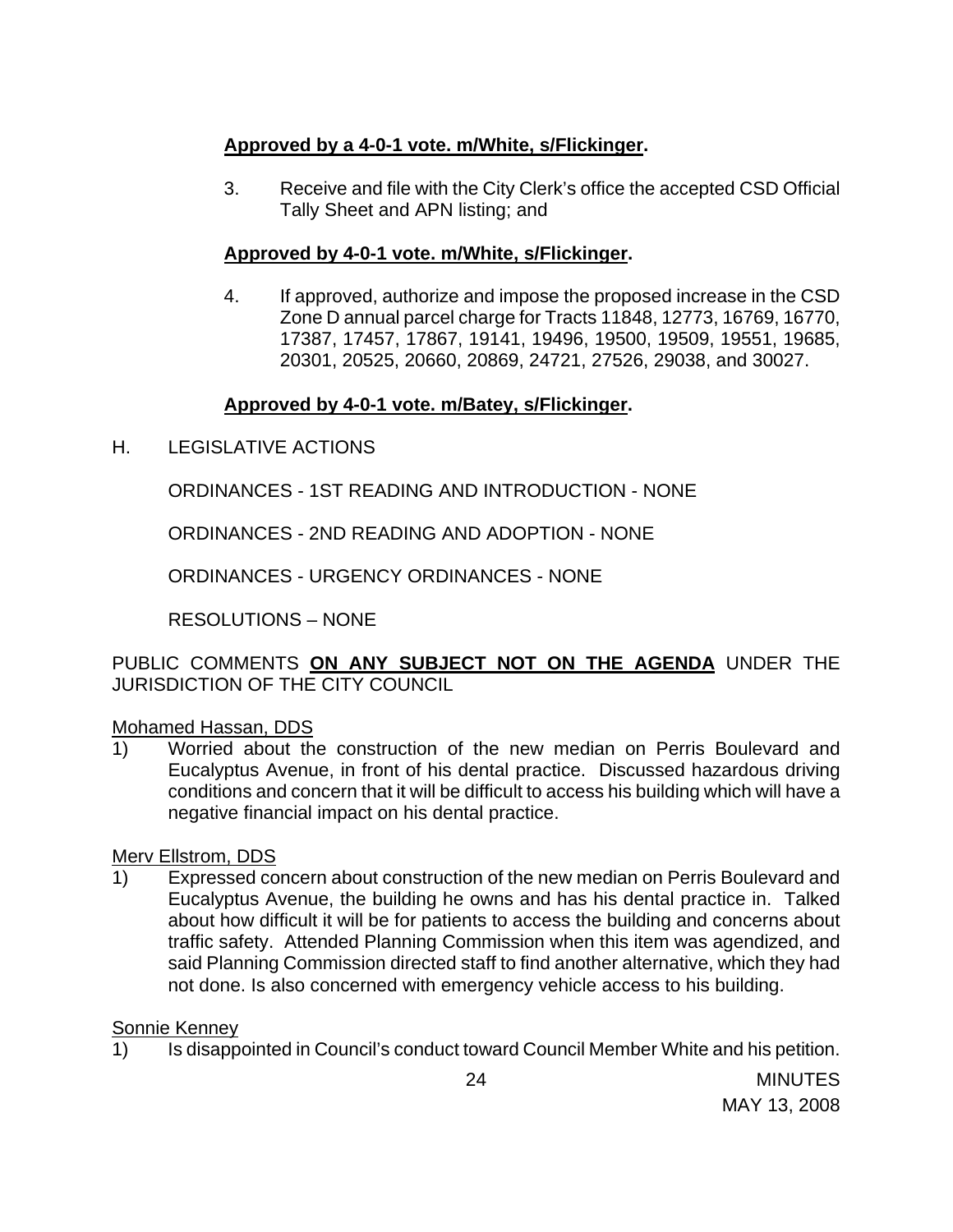- 2) Discussed disapproval of the flyer distributed targeting Mayor Pro Tem West and Council Member White.
- 3) Would like to see the Rancho Belago issue placed on the ballot so the community can exercise their rights to vote and decide for themselves if the city should be divided.

# Marty Chenier

1) Spoke in support of Dr. Ellstrom's concerns over the construction of the new median at Perris Boulevard and Eucalyptus Avenue. He said this will create hazardous driving conditions for the seniors living in the senior apartment facility.

# Pete Bleckert

1) Discussed flyers distributed to the community concerning Mayor Pro Tem West and Council Member White and said he did not have a position on the material contained in the flyer. Provided suggestions on cutting funding to organizations supporting material contained in the flyers.

# Susan Gilchrist

- 1) Discussed the flyers distributed to the community concerning Mayor Pro Tem West and Council Member White.
- 2) Discussed issues related to the Rancho Belago community.

# **CLOSING COMMENTS AND/OR REPORTS OF THE CITY COUNCIL, COMMUNITY SERVICES DISTRICT, OR COMMUNITY REDEVELOPMENT AGENCY**

# Mayor Pro Tem West

1) Commented on the flyer distributed to the community concerning he and Council Member White. Discussed his disappointment in accusations concerning crime statistics and said the 2007 crime rate was one of the lowest in the city's history. Commended the Police Department for their hard work and efforts in reducing crime. Reminded the community not to lose sight of the fact the flyer represented a land use issue which he and Council Member White have a firm position on. He will continue to do what is best for his District and work together for the betterment of the community.

# Council Member White

- 1) Concurred with Mayor Pro Tem West's assessment of material contained in the flyer.
- 2) Said when it came time to run his campaign he would file his papers and run an honest campaign without mud-slinging.
- 3) Discussed an article contained in Sunday's perspective editorial by Jonathan Turner from UCI Riverside. He said the article urged Inland Empire residents to shed meaningless pride and take collective pride in the unique quality of their Inland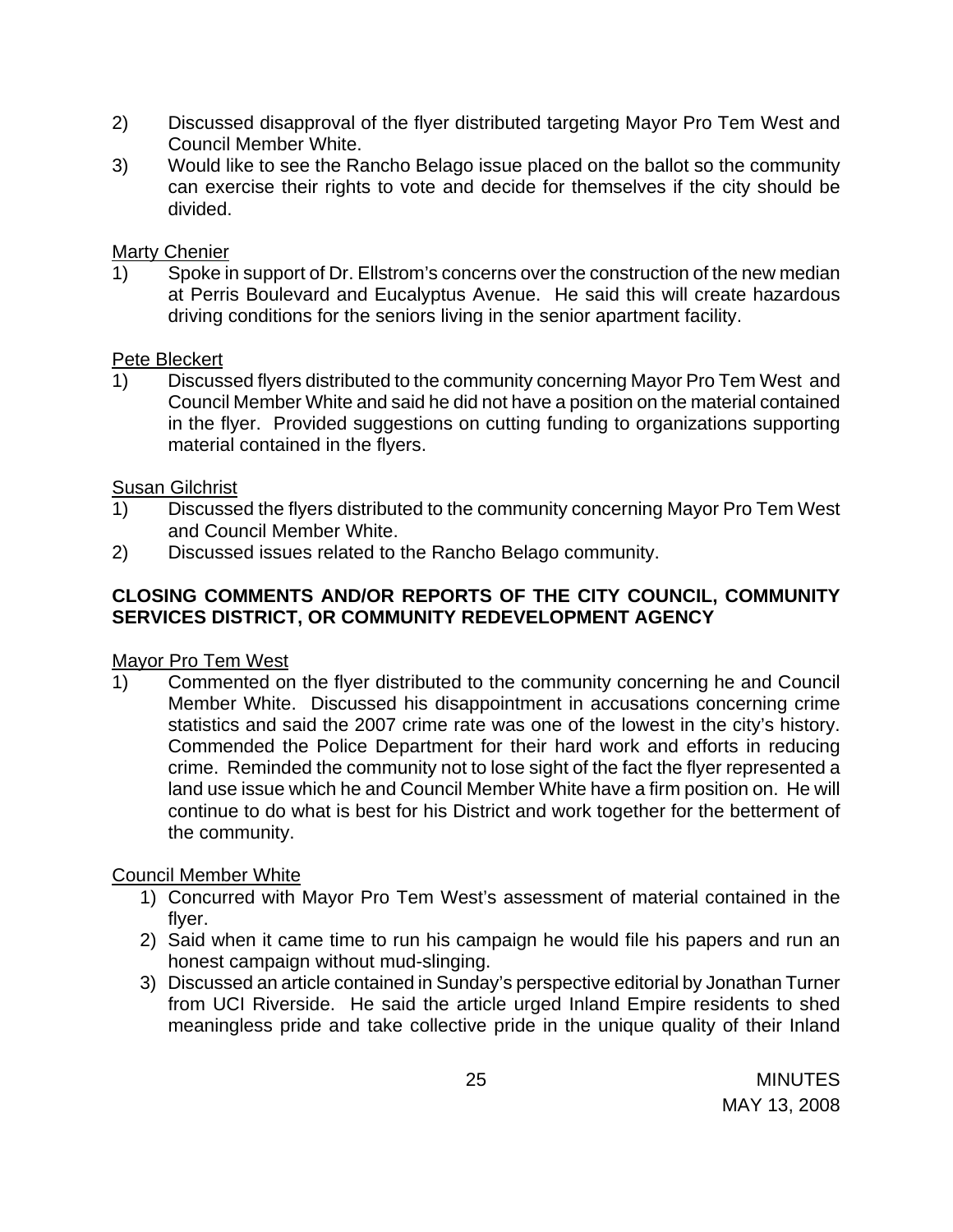cities. He said we should take pride in our community and the city should not be bifurcated.

# Council Member Flickinger

- 1) Questioned staff concerning public comments regarding construction of the new median on Perris Boulevard and Eucalyptus Avenue.
- 2) Advised resident when he sees sprinklers on the medians over-flowing onto city streets, to call City Hall and report it.
- 3) Said she was honored to serve on the YMCA Leadership Team and is pleased that plans to build a new YMCA in Moreno Valley have been approved.
- 4) Reminded community that May 19, 2008 is the deadline to register for the June 2008 Primary Election and urged everyone to exercise their right to vote.
- 5) Would like to make sure that there are speed limit signs posted in conjunction with the electronic traffic signs so the community is aware of the speed limit.
- 6) Asked for and received consensus to include in study sessions: 1) Discussion of obtaining injunctions against businesses outside the city limits who claim to be within the city limits; and 2) the status of the anti-graffiti system.

# Mayor Batey

1) Thanked Recreation staff for their work on the reading contest and said the reading program is a great asset and component to success for students. Additionally thanked Vistera Credit Union for donating savings bonds to the winners of the reading contest.

# **CLOSED SESSION**

None

# **ADJOURNMENT**

There being no further business to conduct, the meeting was adjourned at 8:56 p.m. by unanimous informal consent.

Submitted by:

 \_\_\_\_\_\_\_\_\_\_\_\_\_\_\_\_\_\_\_\_\_\_\_\_\_\_\_\_\_\_\_\_\_\_ Jane Halstead, City Clerk, CMC Secretary, Moreno Valley Community Services District Secretary, Community Redevelopment Agency of the City of Moreno Valley Secretary, Board of Library Trustees